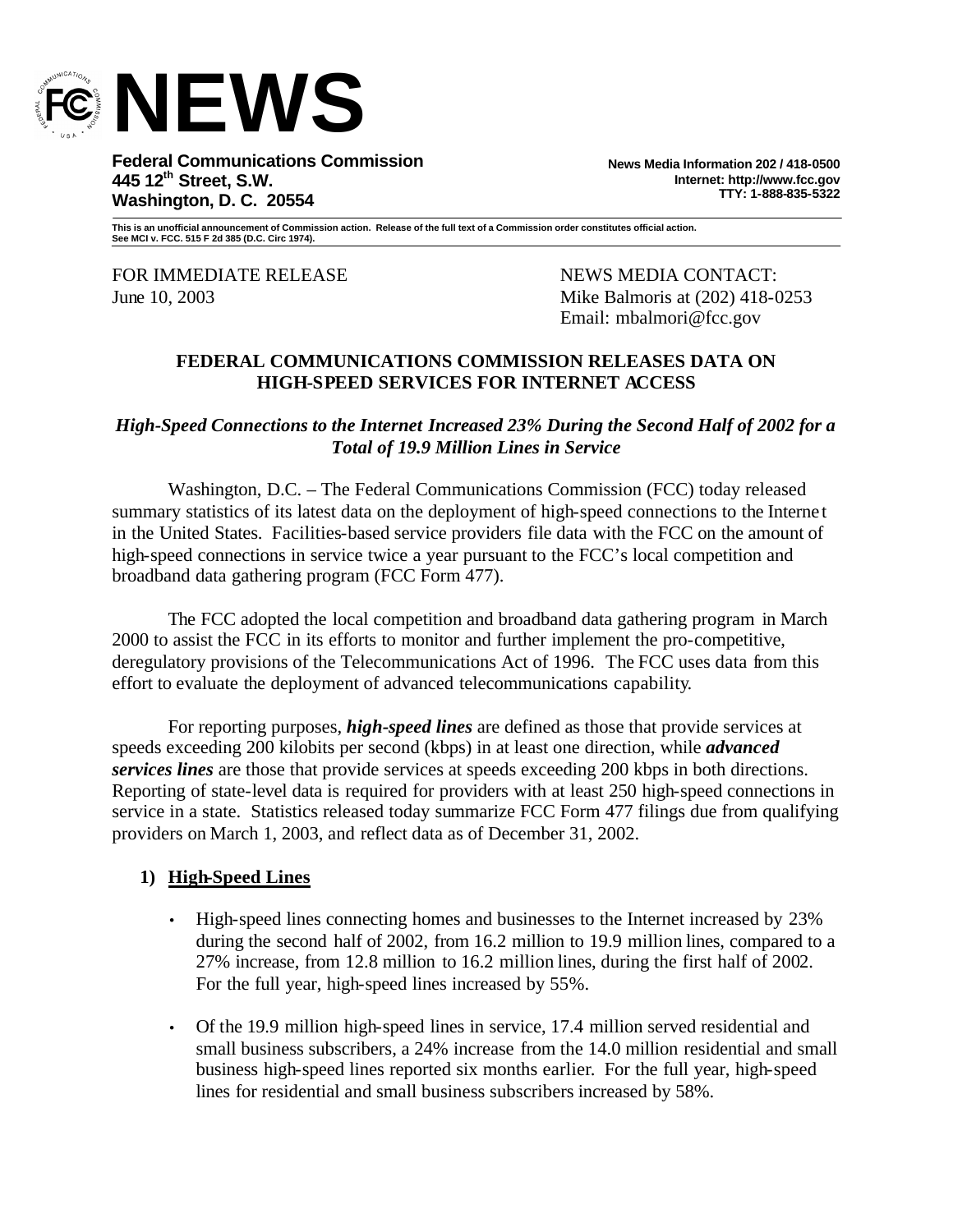## **2) Advanced Services Lines**

- Of the 19.9 million high-speed lines, 13.0 million provided advanced services, i.e., services at speeds exceeding 200 kbps in both directions. Advanced services lines increased 24% during the second half of 2002, from 10.4 million to 13.0 million lines. For the full year, advanced services lines of all technology types increased by 75%.
- About 10.8 million of the 13.0 million advanced services lines served residential and small business subscribers.

## **3) Technology Type**

- High-speed asymmetric digital subscriber lines (ADSL) technologies in service increased by 27% during the second half of 2002, from 5.1 million to 6.5 million lines, compared to a 29% increase, from over 3.9 million to 5.1 million lines, during the preceding six months. For the full year, high-speed ADSL increased by 64%.
- High-speed service over coaxial cable systems (cable modem service) increased by 24% during the last six months of 2002, from 9.2 million to 11.4 million lines, compared to a 30% increase, from 7.1 million to 9.2 million lines, during the first half of 2002. For the full year, high-speed cable modem connections increased by 61%.
- Among *advanced services lines*, ADSL lines increased by 52% during the last six months of 2002, compared to a 22% increase for cable modem service. During the preceding six-month period, the rate of growth of cable modem (55%) exceeded that of ADSL (35%). For the full year, advanced services lines – service lines provided in excess of 200 kbps in both directions – for ADSL increased by 105% and cable modem connections increased by 90%.

The summary statistics released today also includes state-by-state, population density, and household income information, ranked by zip codes. As additional information becomes available, it will be routinely posted on the Commission's Internet site.

The report is available for reference in the FCC's Reference Information Center, Courtyard Level, 445 12thStreet, SW, Washington, DC. Copies may be purchased by calling Qualex International at (202) 863-2893. The report can also be downloaded from the **FCC-State**  Link Internet site at www.fcc.gov/wcb/stats.

#### - FCC -

Wireline Competition Bureau contacts: Industry Analysis and Technology Division at (202) 418-0940, TTY (202) 418-0484.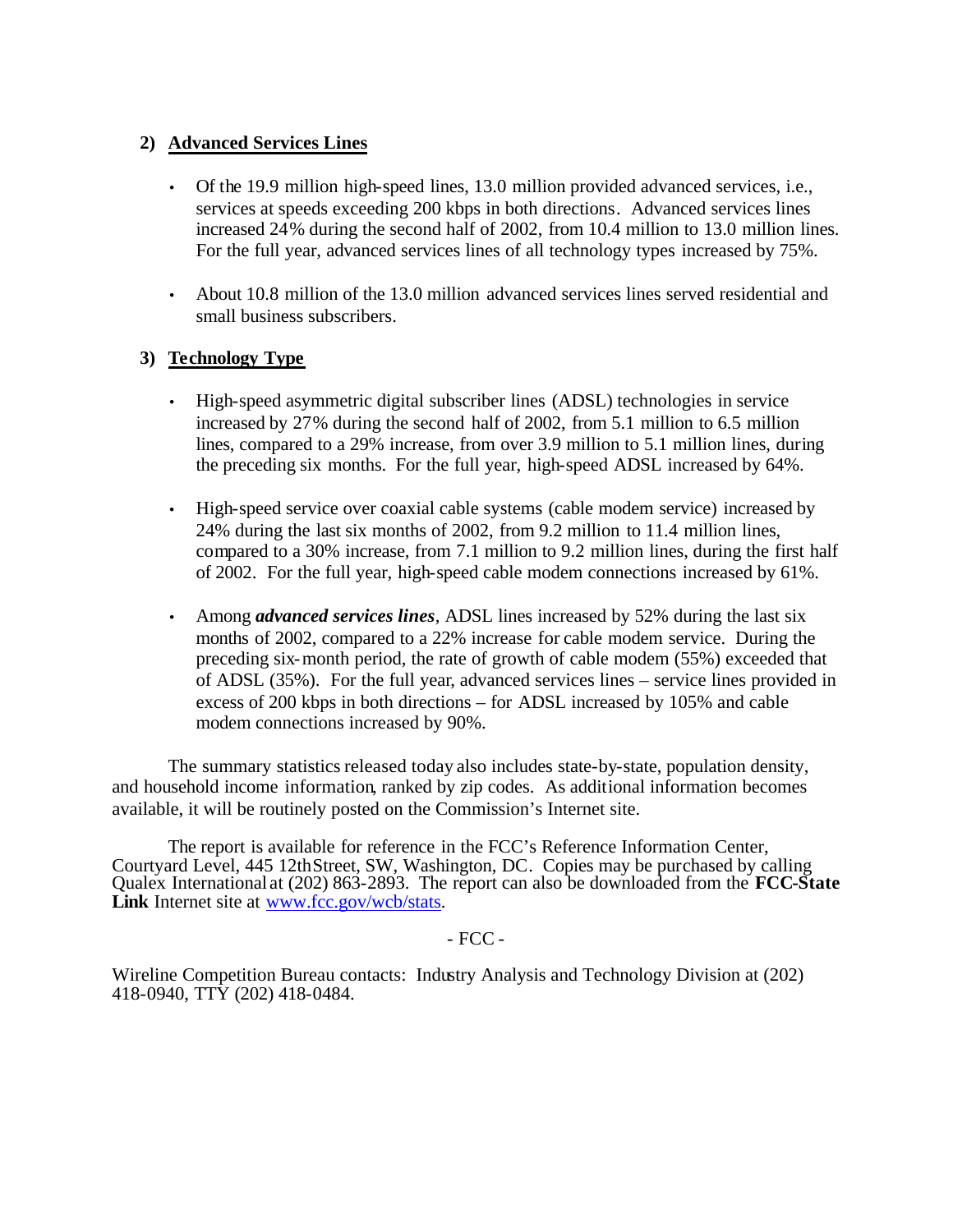

This report is available for reference in the FCC's Reference Information Center, Courtyard Level, 445 12th Street, SW, Washington, DC. Copies may be purchased by contacting Qualex International, 445 12th Street, SW, Room CY-B402, Washington, DC 20554, telephone 202-863-2893, facsimile 202-863-2898, or via e-mail qualexint@aol.com. The report can also be downloaded from the **FCC-State Link** Internet site at www.fcc.gov/wcb/stats.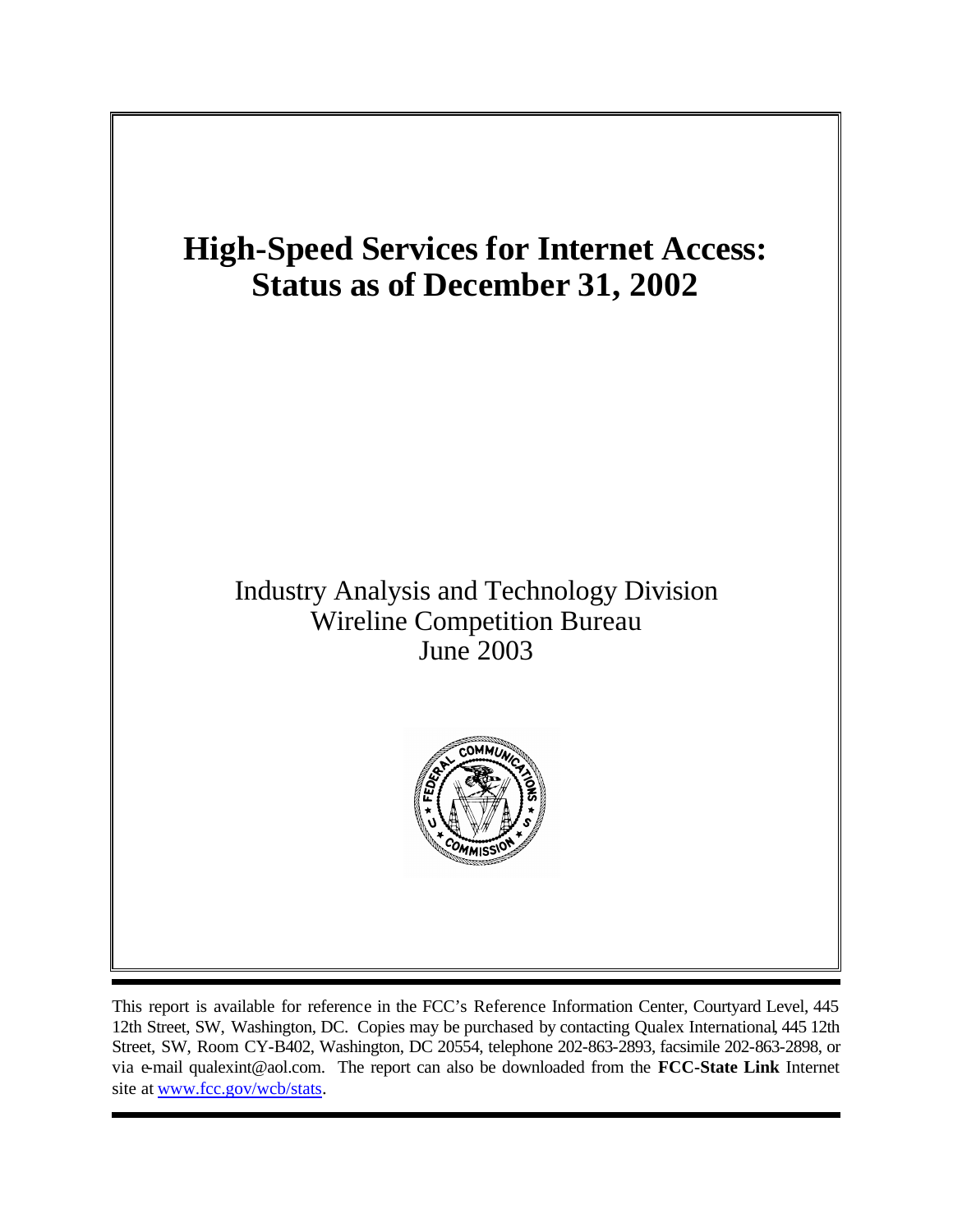## **High-Speed Services for Internet Access: Status as of December 31, 2002**

Congress directed the Commission and the states, in section 706 of the Telecommunications Act of 1996, to encourage deployment of advanced telecommunications capability in the United States on a reasonable and timely basis.<sup>1</sup> To assist in its evaluation of such deployment, the Commission instituted a formal data collection program to gather standardized information about subscribership to high-speed services, including advanced services, from wireline telephone companies, cable providers, terrestrial wireless providers, satellite providers, and any other facilities-based providers of advanced telecommunications capability. $^{2}$ 

We summarize here information from the seventh data collection, thereby presenting a snapshot of subscribership as of December 31, 2002.<sup>3</sup> Subscribership to high-speed services for Internet access increased by 23% during the second half of 2002, to a total of 19.9 million lines in service. The presence of high-speed service subscribers was reported in all fifty states, the District of Columbia, Puerto Rico, and the Virgin Islands, and in 88% of the zip codes in the United States.

Before presenting the most recent information in some detail, a brief description of the Commission's data collection program is in order to enable the reader to better understand how the nationwide information presented here may compare to similar information derived from other sources. First, a facilities-based provider of high-speed service in a given state reports to the Commission basic information about its service offerings and customers if the provider has at least 250 high-speed lines (or wireless channels) in service in that state.<sup>4</sup> While providers not meeting the reporting threshold may

l

 $3$  Earlier FCC Form 477 filings reported data as of December 31, 1999, June 30, 2000, December 31, 2000, June 30, 2001, December 31, 2001, and June 30, 2002. *See Deployment of Advanced Telecommunications Capability to All Americans in a Reasonable and Timely Fashion*, CC Docket No. 98-146, Second Report, 15 FCC Rcd 20913 (2000) (*Second 706 Report*) available at www.fcc.gov/broadband/706.html, Industry Analysis Division, Common Carrier Bureau, *High-Speed Services for Internet Access: Subscribership as of June 30, 2000* (October 2000) and *High-Speed Services for Internet Access: Subscribership as of December 31, 2000* (August 2001) available at www.fcc.gov/wcb/stats, *Deployment of Advanced Telecommunications Capability to All Americans in a Reasonable and Timely Fashion*, CC Docket No. 98-146, Third Report, 17 FCC Rcd 2844 (2002) available at www.fcc.gov/broadband/706.html, and Industry Analysis and Technology Division, Wireline Competition Bureau, *High-Speed Services for Internet Access: Status as of December 31, 2001* (July 2002) and *High-Speed Services for Internet Access: Status as of June 30, 2002* (December 2002), available at www.fcc.gov/wcb/stats.

<sup>4</sup> The reporting threshold of 250 high-speed lines (or wireless channels) is calculated based collectively on all commonly-owned and commonly-controlled affiliates operating in a given state, with a 10% equity interest as indicia of ownership. For reporting purposes, an entity is a facilities-based provider of high-speed service if it provides the service over its own "local loop" facilities connecting to end users, or over unbundled network elements (UNEs), (continued….)

<sup>&</sup>lt;sup>1</sup> See §706, Pub.L. 104-104, Title VII, Feb. 8, 1996, 110 Stat. 153, reproduced in the notes under 47 U.S.C. §157. We use the term "high-speed" to describe services that provide the subscriber with transmissions at a speed in excess of 200 kilobits per second (kbps) in at least one direction. "Advanced services," which provide the subscriber with transmission speeds in excess of 200 kbps in each direction, are a subset of high-speed services.

<sup>&</sup>lt;sup>2</sup> Local Competition and Broadband Reporting, CC Docket No. 99-301, Report and Order, 15 FCC Rcd 7717 (2000) (*Data Gathering Order*). During this data gathering program, qualifying providers file FCC Form 477 each year on March 1 (reporting data for the preceding December 31) and September 1 (reporting data for June 30 of the same year). An updated FCC Form 477, and Instructions for that particular form, for each specific round of the data collection may be downloaded from the FCC Forms website at www.fcc.gov/formpage.html. Previously, the Common Carrier Bureau collected information on a voluntary basis. *See Local Competition and Broadband Reporting*, CC Docket No. 99-301, Notice of Proposed Rulemaking, 14 FCC Rcd 18106 (1999).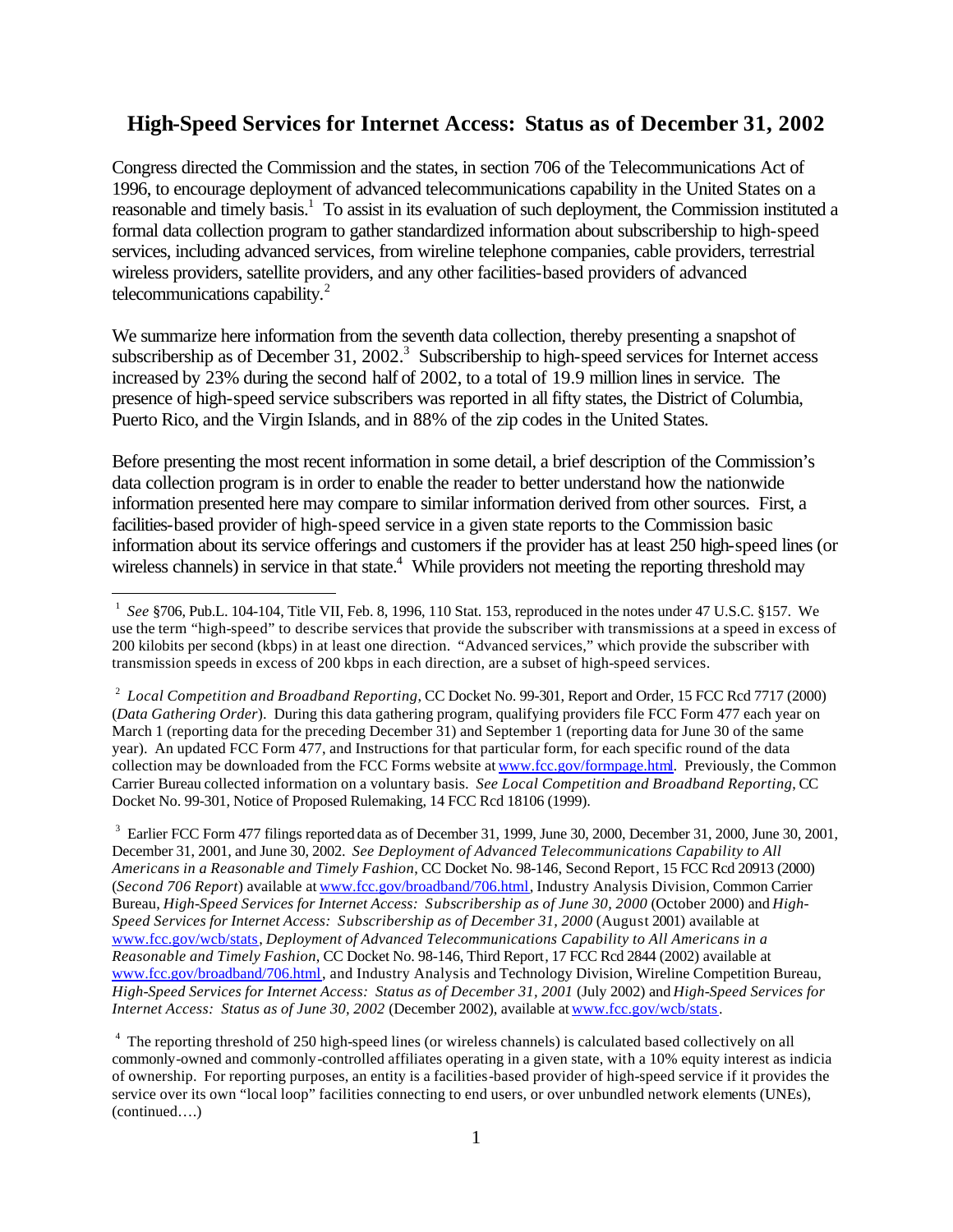provide information on a voluntary basis, as some have done, it is likely that not all such providers have reported data.<sup>5</sup> In particular, we do not know how comprehensively small providers, many of which serve rural areas with relatively small populations, are represented in the data summarized here. Second, lines (or wireless channels) that are not "high-speed" (i.e., delivering transmissions to the subscriber at a speed in excess of 200 kbps in at least one direction) are not reported. Some asymmetric digital subscriber line (ADSL) services and Integrated Services Digital Network (ISDN) services provided by telephone companies and some services that connect subscribers to the Internet over cable systems do not meet this criterion, but may nevertheless meet the needs of the subscribers who select them.

Based on the latest information now available, readers can draw the following broad conclusions:

- Subscribership to high-speed services increased by 23% during the second half of 2002, to a total of 19.9 million lines (or wireless channels) in service. The rate of growth during the first half of 2002 was 27%. See Table 1.
- High-speed ADSL lines in service increased by 27% during the second half of 2002, to 6.5 million lines. High-speed lines in service over coaxial cable systems (cable modem service) increased by  $24\%$ , to  $11.4$  million lines.<sup>6</sup> See Table 1.
- Reported high-speed connections to end-user customers by means of satellite or fixed wireless technologies increased by 25% during the second half of 2002, and reported fiber optic connections to end-user customer premises increased by 5%. These technologies, together, accounted for about 0.8 million high-speed connections at the end of 2002. See Table 1.

<sup>(</sup>Continued from previous page)

special access lines, and other leased lines and wireless channels that it obtains from other entities and equips to provide high-speed service. Non-facilities-based Internet Service Providers (ISPs), as such, have no reporting obligation. End-user lines equipped as high-speed service by, for example, an incumbent LEC must be reported by the incumbent LEC or an affiliate (assuming the LEC and its affiliates collectively have at least 250 such lines in service in a given state) irrespective of whether the end user of the retail high-speed Internet-access service is billed by the incumbent LEC, its ISP affiliate, another affiliate, or its billing agent, or by an unaffiliated ISP that has incorporated the incumbent LEC's high-speed service into a premium Internet-access service marketed under the ISP's own name.

 $<sup>5</sup>$  High-speed lines reported in recent voluntary submissions represent less than 0.05% of total high-speed lines</sup> reported.

<sup>&</sup>lt;sup>6</sup> Providers are instructed to report a high-speed subscriber in the (mutually exclusive) technology category that characterizes the last few feet of distribution plant to the subscriber's premises, e.g., coaxial cable in the case of the hybrid fiber-coax (HFC) architecture of upgraded cable systems. As noted above, ADSL services that do not deliver over 200 kbps in at least one direction are not included in the data reported here. Symmetric DSL services at speeds exceeding 200 kbps are included in the "other wireline" category because they are typically used to provide data services that are functionally equivalent to the T-1 and other data services that wireline telephone companies have offered to business customers for some time.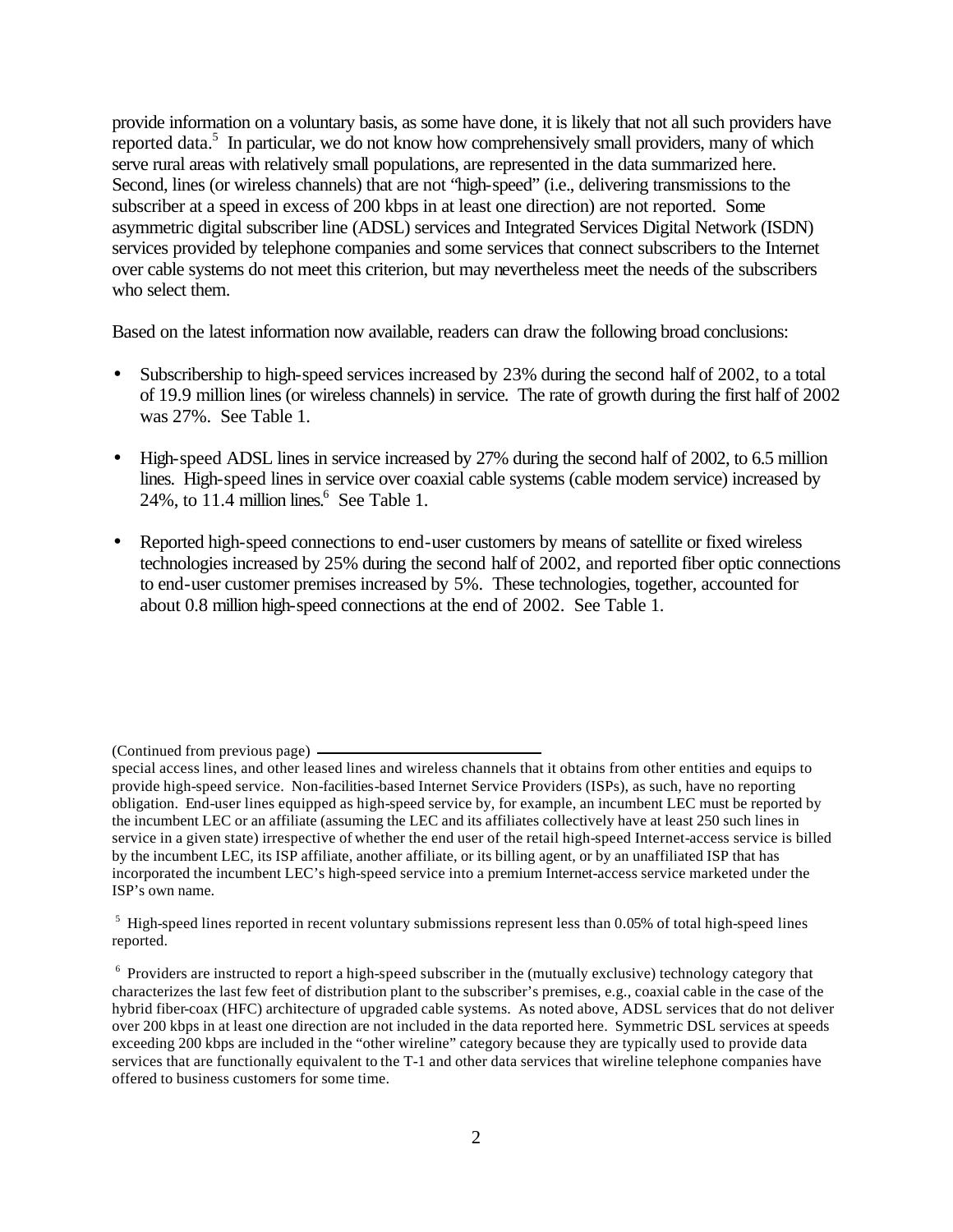- Subscribership to the subset of high-speed services that are described as advanced services (i.e., delivering to subscribers transmission speeds in excess of 200 kbps in each direction) increased by 24% during the second half of 2002, to a total of 13.0 million lines (or wireless channels) in service. Advanced services lines provided by means of ADSL technology increased by 52%, and advanced services lines provided over coaxial cable systems increased by 22%.<sup>7</sup> See Table 2.
- As of December 31, 2002, there were about 17.4 million high-speed lines serving residential and small business subscribers. By contrast, there were about 14.0 million such lines six months earlier, and about 11.0 million a year earlier. See Table 3.
- Of the 17.4 million high-speed lines in service to residential and small business subscribers at the end of December 2002, we estimate that about 10.8 million lines provide advanced services. $8$  See Table 4.
- Among entities that reported facilities-based ADSL high-speed lines in service as of December 31, 2002, about 95% of such lines were reported by incumbent local exchange carriers (ILECs). ILECs claimed a smaller share, about 74%, of high-speed lines delivered over other traditional wireline facilities.<sup>9</sup> When all technologies are considered, ILECs provided about 36% of highspeed connections to end-user customers. See Table 5.
- Providers of high-speed services over coaxial cable systems report serving subscribers in all 50 states, the District of Columbia, and Puerto Rico. Providers of high-speed ADSL services report serving subscribers in all 50 states, the District of Columbia, Puerto Rico, and the Virgin Islands, as do providers who use wireline technologies other than ADSL, or who use optical carrier (i.e., fiber), satellite, or fixed wireless technologies in the last few feet to the subscriber's premises.<sup>10</sup> See Table 6.
- The Commission's data collection program gathers from providers information about the number of high-speed lines in service in individual states, in total and by technology deployed in the last few feet to the subscriber's premises. Relatively large numbers of total high-speed lines in service are

l

 $^7$  Providers also estimate the percentage of high-speed connections that are faster than 2 mbps in both directions. About 0.4 million such connections were reported as of December 31, 2002. About 52% of these connections were reported in the other traditional wireline category and about 43% were reported in the optical carrier category.

<sup>&</sup>lt;sup>8</sup> Filers of FCC Form 477 do not directly report the number of advanced services lines provided to residential and small business end users, as opposed to other end users. In estimating the number of advanced services lines serving residential and small business end users, we assume that reported advanced service lines were more likely to be delivered to large business users first and to residential and small business users second. *See also Second 706 Report*, 15 FCC Rcd 20943.

<sup>&</sup>lt;sup>9</sup> Symmetric forms of DSL services, which are typically purchased by business customers, are included in this category.

<sup>&</sup>lt;sup>10</sup> Information about providers of high-speed services other than ADSL and cable modem is reported in a single category, for the individual states, to honor requests for nondisclosure of information that reporting entities assert is competitively sensitive. In the *Data Gathering Order*, the Commission stated it would publish high-speed data only once it has been aggregated in a manner that does not reveal individual company data. *See Data Gathering Order*, 15 FCC Rcd 7760.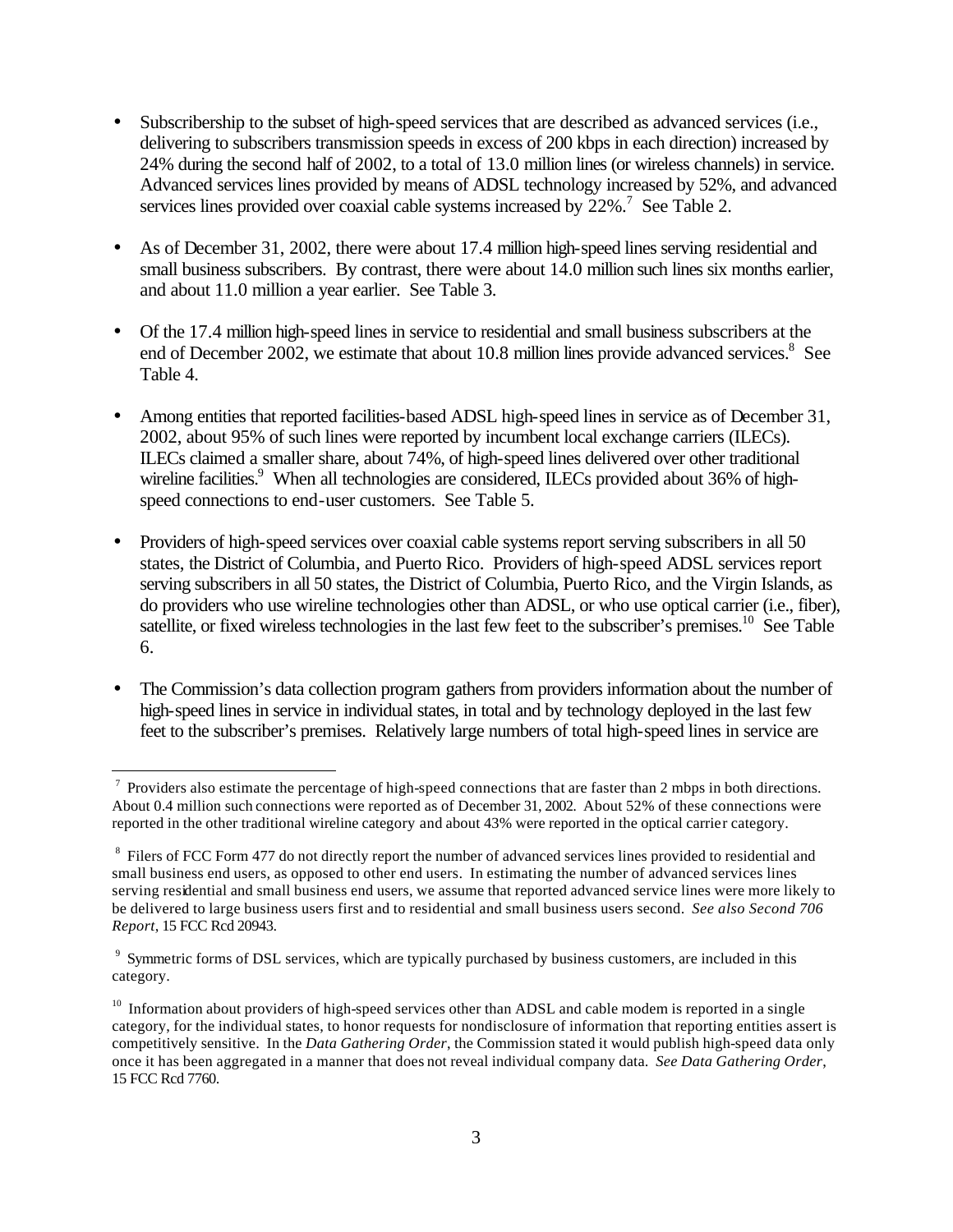associated with the more populous states. As of December 31, 2002, the most populous state, California, has the largest reported number of high-speed lines. The second, third, and fourth largest numbers of high-speed lines are reported for New York, Florida, and Texas, which are the third, fourth, and second most populous states, respectively. See Table 7 and, for historical data, see Tables  $8 - 10$ .

- Reporting entities estimate the percentage of their high-speed lines in service that connect to residential and small business end-user customers (as opposed to connecting to medium and large business, institutional, or government end-user customers).<sup>11</sup> These percentages allow us to derive approximate numbers of residential and small-business high-speed lines in service by state. See Table 11.
- The Commission's data collection program also requires service providers to identify each zip code in which the provider has at least one high-speed service subscriber. As of December 31, 2002, subscribers to high-speed services were reported in 88% of the nation's zip codes. Multiple providers reported having subscribers in  $71\%$  of the nation's zip codes.<sup>12</sup> See Table 12.
- Our analysis indicates that 99% of the country's population lives in the 88% of zip codes where a provider reports having at least one high-speed service subscriber. Moreover, numerous competing providers report serving high-speed subscribers in the major population centers of the country. See the map that follows Table 12.
- States vary widely with respect to the percentage of zip codes in the state in which no high-speed lines are reported to be in service. See Table 13.
- High population density has a positive association with reports that high-speed subscribers are present, and low population density has an inverse association. For example, as of December 31, 2002, high-speed subscribers are reported to be present in 99% of the most densely populated zip codes and in 60% of zip codes with the lowest population densities. <sup>13</sup> However, the comparable figure for the lowest-density zip codes was 43% a year earlier. See Table 14.
- High median household income also has a positive association with reports that high-speed subscribers are present. In the top one-tenth of zip codes ranked by median household income, high-speed subscribers are reported in 98% of zip codes. By contrast, high-speed subscribers are reported in 74% of zip codes with the lowest median household income, compared to 63% a year earlier. See Table 15.

<sup>&</sup>lt;sup>11</sup> Reporting entities are instructed to consider a high-speed line as being provided to an end-user customer in the "residential and small business" category if that customer orders high-speed service of a type that is normally associated with residential customers.

 $12$  Lists of zip codes with number of service providers as reported in the FCC Form 477 filings are made available at www.fcc.gov/wcb/stats in a format that honors requests for nondisclosure of information the reporting entities assert is competitively sensitive.

 $13$  For this comparison, we consider the most densely populated zip codes to be those with more than 3,147 persons per square mile (the top decile of zip codes) and the least densely populated zip codes to be those with fewer than 6 persons per square mile (the bottom decile).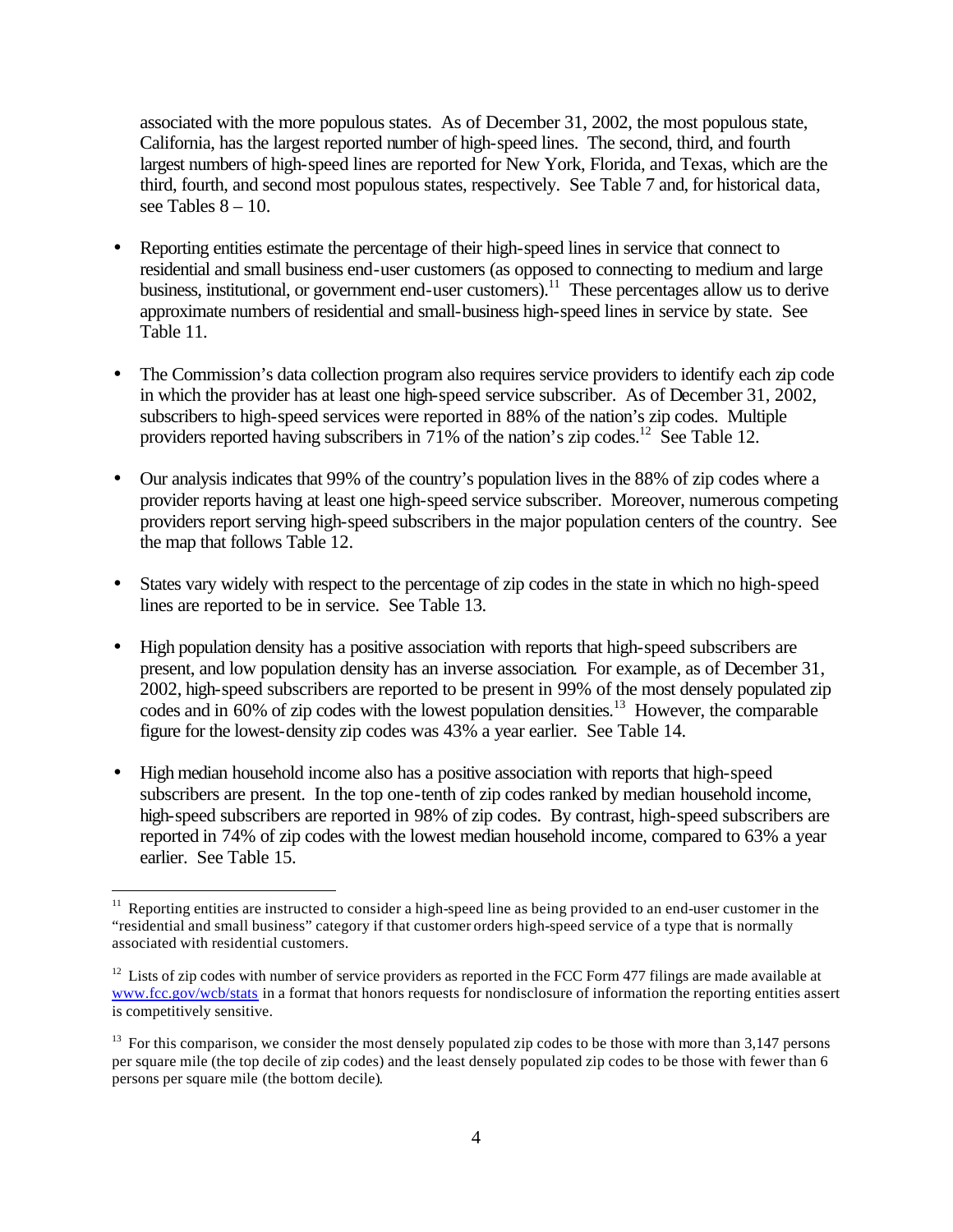As other information from the Commission's data collection program (FCC Form 477) becomes available, it will be included in future reports on the deployment of advanced telecommunications capability and in publications such as this one.

We invite users of this information to provide suggestions for improved data collection and analysis by:

- Using the attached customer response form,
- E-mailing comments to jeisner@fcc.gov,
- Calling the Industry Analysis and Technology Division of the Wireline Competition Bureau at (202) 418-0940, or
- Participating in any formal proceedings undertaken by the Commission to solicit comments for improvement of FCC Form 477.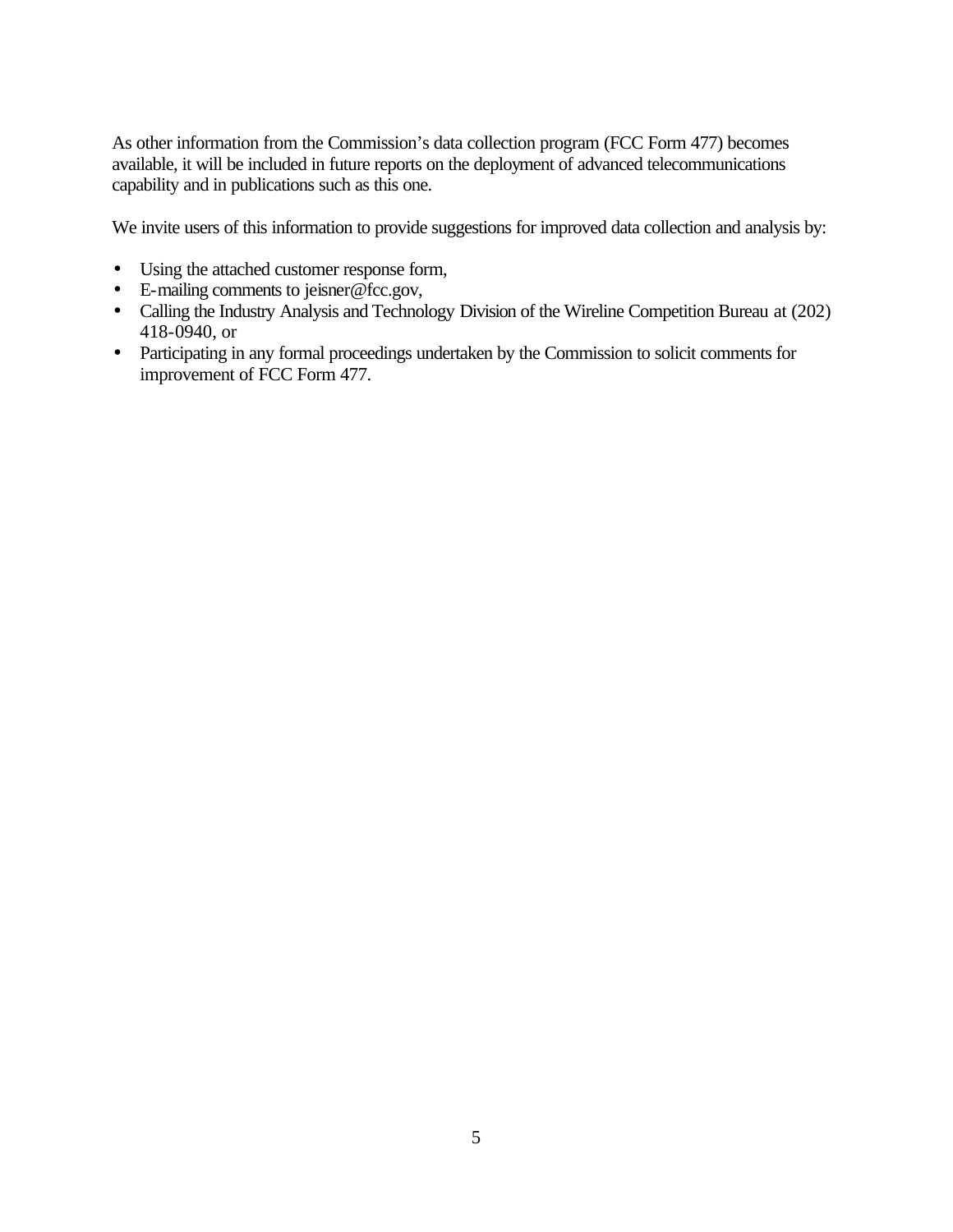| Table 1                                   |  |
|-------------------------------------------|--|
| High-Speed Lines <sup>1</sup>             |  |
| (Over 200 kbps in at Least One Direction) |  |

|                                        |            |           |            |           |            |            |            |                 | <b>Percent Change</b> |
|----------------------------------------|------------|-----------|------------|-----------|------------|------------|------------|-----------------|-----------------------|
| <b>Types of Technology<sup>2</sup></b> | <b>Dec</b> | Jun       | <b>Dec</b> | Jun       | Dec        | Jun        | <b>Dec</b> |                 | Dec 2001 - Jun 2002 - |
|                                        | 1999       | 2000      | 2000       | 2001      | 2001       | 2002       | 2002       | <b>Jun 2002</b> | <b>Dec 2002</b>       |
| <b>ADSL</b>                            | 369,792    | 951.583   | 1.977.101  | 2,693,834 | 3.947.808  | 5.101.493  | 6.471.716  | 29 %            | 27 %                  |
| Other Wireline                         | 609,909    | 758.594   | 1,021,291  | 1,088,066 | 1,078,597  | 1,186,680  | 1,216,208  | 10              | 2                     |
| Coaxial Cable                          | 1,411,977  | 2,284,491 | 3,582,874  | 5,184,141 | 7,059,598  | 9,172,895  | 11,369,087 | 30              | 24                    |
| Fiber                                  | 312,204    | 307,151   | 376,203    | 455,593   | 494.199    | 520,884    | 548,471    | 5               |                       |
| Satellite or Fixed Wireless            | 50,404     | 65.615    | 112.405    | 194,707   | 212.610    | 220,588    | 276,067    | 4               | 25                    |
| <b>Total Lines</b>                     | 2,754,286  | 4.367.434 | 7.069.874  | 9.616.341 | 12.792.812 | 16.202.540 | 19.881.549 | 27 %            | 23 %                  |

**(Over 200 kbps in Both Directions) Advanced Services Lines <sup>1</sup> Table 2**

|                                        |             |             |                    |             |             |             |             | <b>Percent Change</b> |                                   |
|----------------------------------------|-------------|-------------|--------------------|-------------|-------------|-------------|-------------|-----------------------|-----------------------------------|
| <b>Types of Technology<sup>2</sup></b> | Dec<br>1999 | Jun<br>2000 | <b>Dec</b><br>2000 | Jun<br>2001 | Dec<br>2001 | Jun<br>2002 | Dec<br>2002 | <b>Jun 2002</b>       | Dec 2001 - Jun 2002 -<br>Dec 2002 |
| <b>ADSL</b>                            | 185.950     | 326,816     | 675,366            | 998.883     | 1,369,143   | 1,852,879   | 2,813,384   | 35 %                  | 52 %                              |
| Other Wireline                         | 609.909     | 758.594     | 1,021,291          | 1,088,066   | 1.078.597   | 1,186,680   | 1.216.208   | 10                    | 2                                 |
| Coaxial Cable                          | 877.465     | 1.469.130   | 2.193.609          | 3.329.976   | 4,394,778   | 6,819,395   | 8,342,234   | 55                    | 22                                |
| Fiber                                  | 307,315     | 301.143     | 376.197            | 455.549     | 486,483     | 518,908     | 548,123     | 7                     | 6                                 |
| Satellite or Fixed Wireless            | 7.816       | 3.649       | 26,906             | 73.476      | 75.341      | 66,073      | 65,929      | $-12$                 | $\theta$                          |
| <b>Total Lines</b>                     | 1,988,455   | 2,859,332   | 4,293,369          | 5.945.950   | 7.404.343   | 10.443.935  | 12.985.878  | 41 %                  | 24 %                              |

 $<sup>1</sup>$  A high-speed line is a connection to an end-user customer that is faster than 200 kbps in at least one direction. Advanced services lines,</sup> which are a subset of high-speed lines, are connections to end-user customers that are faster than 200 kbps in both directions. The speed of the purchased service varies among end-user customers. For example, a high-speed service delivered to the end-user customer over other traditional wireline technology, such as DS1 or DS3 service, or over optical fiber to the end user's premises may be much faster than the ADSL or cable modem service purchased by a different, or by the same, end user. Numbers of lines reported here are not adjusted for the speed of the service delivered over the line or the number of end users able to utilize the lines.

 $2$  The mutually exclusive types of technology are, respectively: Asymmetric digital subscriber line (ADSL) technologies, which provide speeds in one direction greater than speeds in the other direction; wireline technologies "other" than ADSL, including traditional telephone company high-speed services and symmetric DSL services that provide equivalent functionality; coaxial cable, including the typical hybrid fiber-coax (HFC) architecture of upgraded cable TV systems; optical fiber to the subscriber's premises (e.g., Fiber-to-the-Home, or FTTH); and satellite and (terrestrial) fixed wireless systems, which use radio spectrum to communicate with a radio transmitter at the subscriber's premises.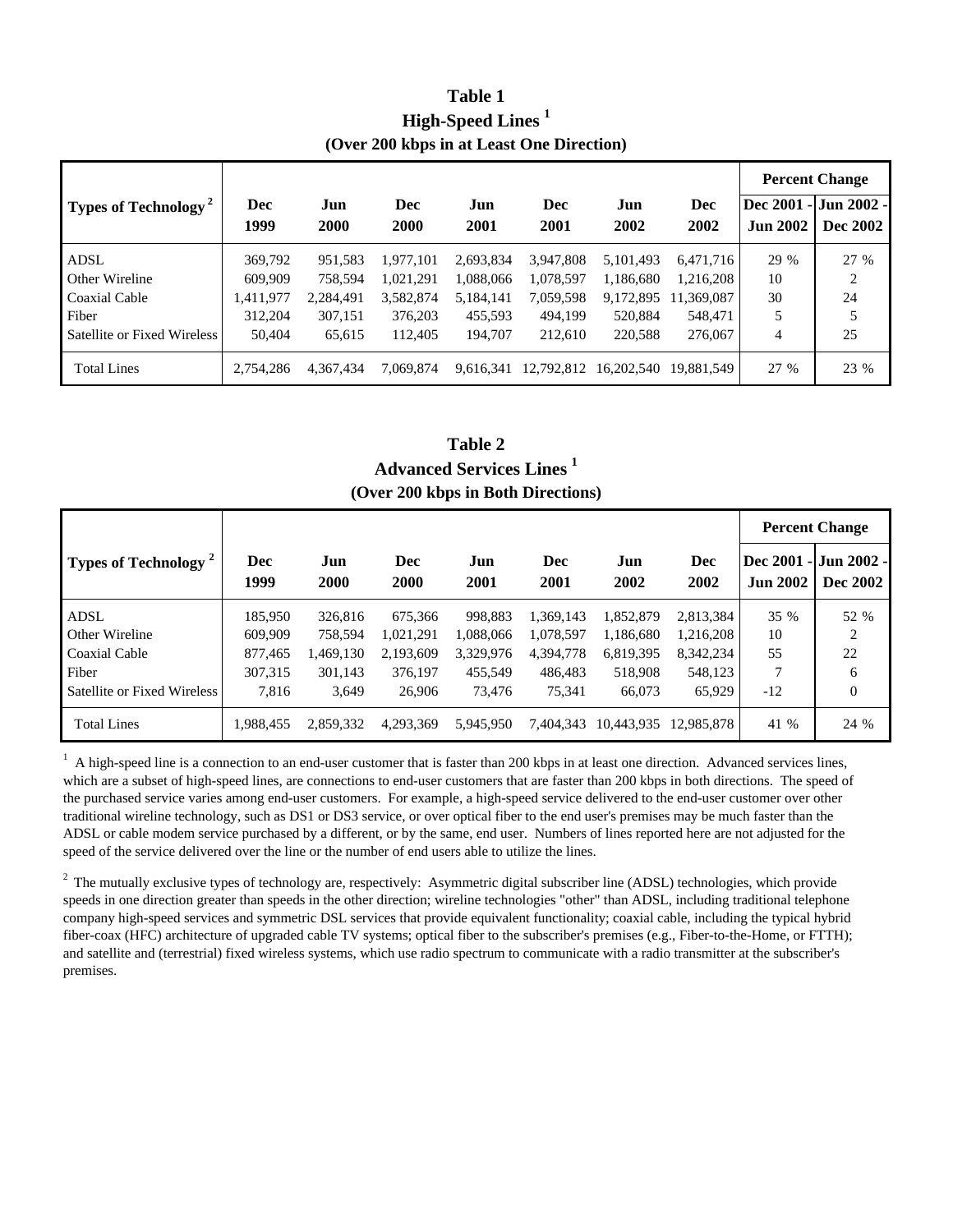**Residential and Small Business High-Speed Lines <sup>1</sup> Table 3 (Over 200 kbps in at Least One Direction)**

|                                         |           |           |           |           |            |            |            |                                   | <b>Percent Change</b> |
|-----------------------------------------|-----------|-----------|-----------|-----------|------------|------------|------------|-----------------------------------|-----------------------|
| <b>Types of Technology</b> <sup>2</sup> | Dec       | Jun       | Dec       | Jun       | <b>Dec</b> | Jun        | <b>Dec</b> | <b>Dec 2001</b><br>$\blacksquare$ | Jun 2002 -            |
|                                         | 1999      | 2000      | 2000      | 2001      | 2001       | 2002       | 2002       | <b>Jun 2002</b>                   | Dec 2002              |
| <b>ADSL</b>                             | 291,757   | 772,272   | 1,594,879 | 2.490.740 | 3,615,989  | 4,395,033  | 5,529,241  | 22 %                              | 26 %                  |
| Other Wireline                          | 46.856    | 111.490   | 176.520   | 138.307   | 139,660    | 223.599    | 213,489    | 60                                | $-5$                  |
| Coaxial Cable                           | 1,402,394 | 2,215,259 | 3,294,546 | 4,998,540 | 7,050,709  | 9,157,285  | 1,342,512  | 30                                | 24                    |
| Fiber                                   | 1.023     | 325       | 1.994     | 2,623     | 4.139      | 6.120      | 14.692     | NM                                | <b>NM</b>             |
| Satellite or Fixed Wireless             | 50,189    | 64,320    | 102.432   | 182.165   | 194.897    | 202.251    | 256,978    | 4                                 | 27                    |
| <b>Total Lines</b>                      | 1,792,219 | 3.163.666 | 5,170,371 | 7,812,375 | 11,005,396 | 13,984,287 | 17,356,911 | 27 %                              | 24 %                  |

### **Table 4 Residential and Small Business Advanced Services Lines <sup>1</sup> (Over 200 kbps in Both Directions)**

|                                  |           |           |           |           |            |           |            |                 | <b>Percent Change</b> |
|----------------------------------|-----------|-----------|-----------|-----------|------------|-----------|------------|-----------------|-----------------------|
| Types of Technology <sup>2</sup> | Dec       | Jun       | Dec       | Jun       | <b>Dec</b> | Jun       | Dec        | Dec 2001 -      | Jun 2002 -            |
|                                  | 1999      | 2000      | 2000      | 2001      | 2001       | 2002      | 2002       | <b>Jun 2002</b> | <b>Dec 2002</b>       |
| ADSL                             | 116,994   | 195,324   | 393,246   | 916,364   | 1,243,996  | 1,580,575 | 2,197,665  | 27 %            | 39 %                  |
| Other Wireline                   | 46,856    | 111,490   | 176,520   | 138,307   | 139,660    | 223.599   | 213,489    | 60              | $-5$                  |
| Coaxial Cable                    | 872,024   | .401,434  | 2,177,328 | 3,146,953 | 4,388,967  | 6,809,170 | 8,322,157  | 55              | 22                    |
| Fiber                            | 138       | 325       | 1,992     | 2,617     | 3,523      | 5,118     | 14,408     | NM              | <b>NM</b>             |
| Satellite or Fixed Wireless      | 7,682     | 2,916     | 17,043    | 60,988    | 58,113     | 47,787    | 47,903     | $-18$           | $\overline{0}$        |
| <b>Total Lines</b>               | 1,043,694 | 1,711,488 | 2,766,130 | 4,265,229 | 5,834,258  | 8,666,249 | 10.795.624 | 49 %            | 25 %                  |

Note: Residential and small business advanced services lines are estimated based on data from FCC Form 477.

NM - Not meaningful due to small number of lines.

<sup>1</sup> A high-speed line is a connection to an end-user customer that is faster than 200 kbps in at least one direction. Advanced services lines, which are a subset of high-speed lines, are connections to end-user customers that are faster than 200 kbps in both directions. The speed of the purchased service varies among end-user customers. For example, a high-speed service delivered to the end-user customer over other traditional wireline technology, such as DS1 or DS3 service, or over optical fiber to the end user's premises may be much faster than the ADSL or cable modem service purchased by a different, or by the same, end user. Numbers of lines reported here are not adjusted for the speed of the service delivered over the line or the number of end users able to utilize the lines.

 $2$  The mutually exclusive types of technology are, respectively: Asymmetric digital subscriber line (ADSL) technologies, which provide speeds in one direction greater than speeds in the other direction; wireline technologies "other" than ADSL, including traditional telephone company high-speed services and symmetric DSL services that provide equivalent functionality; coaxial cable, including the typical hybrid fiber-coax (HFC) architecture of upgraded cable TV systems; optical fiber to the subscriber's premises (e.g., Fiber-to-the-Home, or FTTH); and satellite and (terrestrial) fixed wireless systems, which use radio spectrum to communicate with a radio transmitter at the subscriber's premises.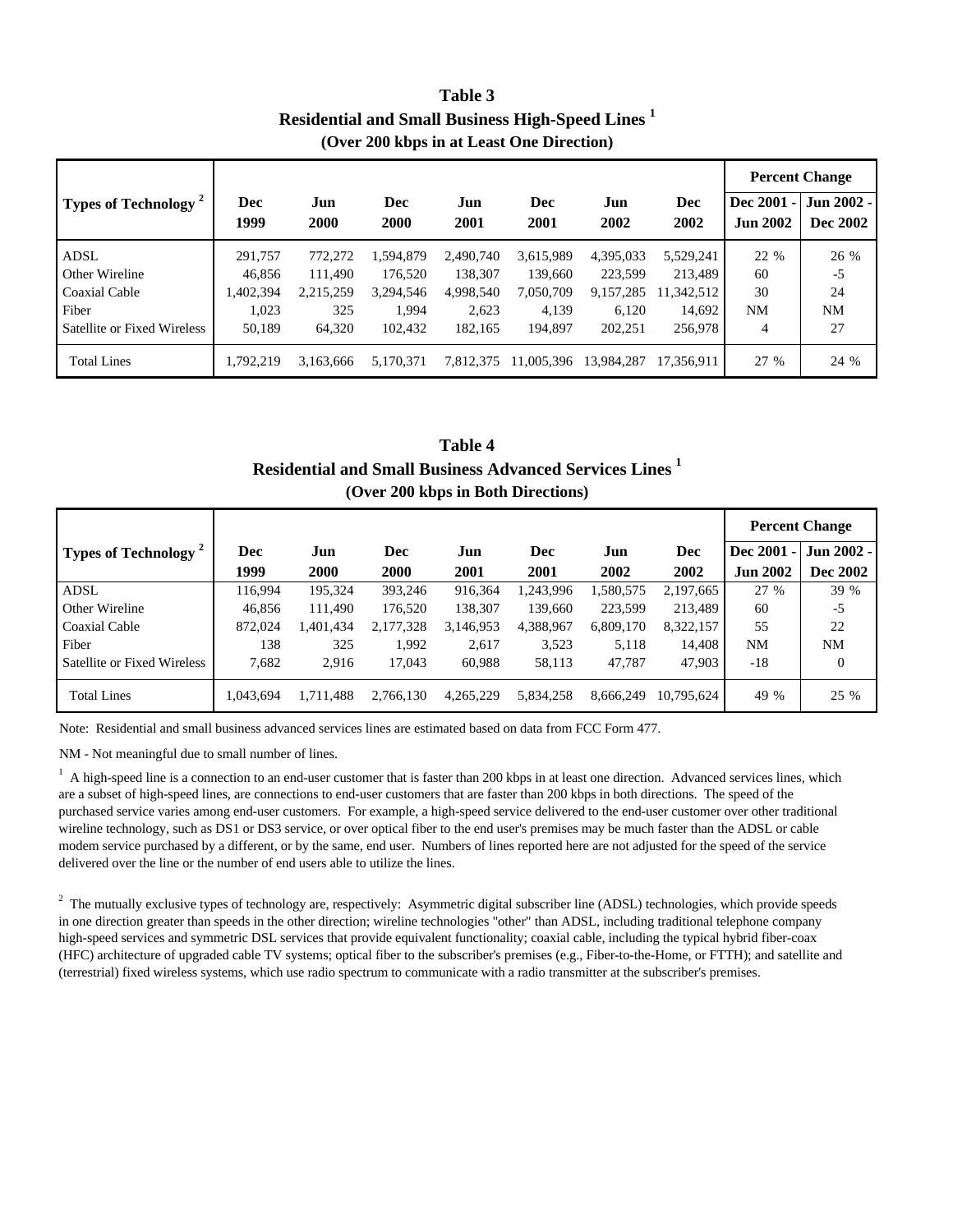## **High-Speed Lines by Type of Provider as of December 31, 2002 Table 5 (Over 200 kbps in at Least One Direction)**

|                                            |                   | <b>Lines</b>         |                   |              | <b>Percent of Lines</b> |                      |                  |  |
|--------------------------------------------|-------------------|----------------------|-------------------|--------------|-------------------------|----------------------|------------------|--|
| <b>Types of</b><br>Technology <sup>1</sup> | RBOC <sup>2</sup> | Other<br><b>ILEC</b> | Non-<br>ILEC $^3$ | <b>Total</b> | RBOC <sup>2</sup>       | Other<br><b>ILEC</b> | Non-<br>ILEC $3$ |  |
| ADSL                                       | 5,584,776         | 572,078              | 314,862           | 6,471,716    | 86.3 %                  | 8.8%                 | 4.9 %            |  |
| Other Wireline                             | 756,120           | 144,108              | 315,980           | 1,216,208    | 62.2                    | 11.8                 | 26.0             |  |
| <b>Coaxial Cable</b>                       | ∗                 | ∗                    | 11,349,035        | 11,369,087   | $\ast$                  | ∗                    | 99.8             |  |
| Other                                      | ∗                 | $\ast$               | 761,434           | 824,538      | ∗                       | $\ast$               | 92.3             |  |
| <b>Total Lines</b>                         | 6,401,996         | 738,242              | 12,741,311        | 19,881,549   | 32.2 %                  | 3.7 %                | 64.1 %           |  |

\* Data withheld to maintain firm confidentiality.

 $1$ . The mutually exclusive types of technology are, respectively: Asymmetric digital subscriber line (ADSL) technologies, which provide speeds in one direction greater than speeds in the other direction; wireline technologies "other" than ADSL, including traditional telephone company high-speed services and symmetric DSL services that provide equivalent functionality; coaxial cable, including the typical hybrid fiber-coax (HFC) architecture of upgraded cable TV systems; optical fiber to the subscriber's premises (e.g., Fiber-to-the-Home, or FTTH); and satellite and (terrestrial) fixed wireless systems, which use radio spectrum to communicate with a radio transmitter at the subscriber's premises.

<sup>2</sup> "RBOC" lines include all high-speed lines reported by BellSouth, SBC, and Verizon, and all high-speed lines reported by Qwest in states in which Qwest has ILEC operations.

 $3$  High-speed lines reported by competitive local exchange carrier (CLEC) or cable TV operations that are affiliated with a local exchange carrier are included in "Non-ILEC" lines, except for any such lines that are included in "RBOC" lines.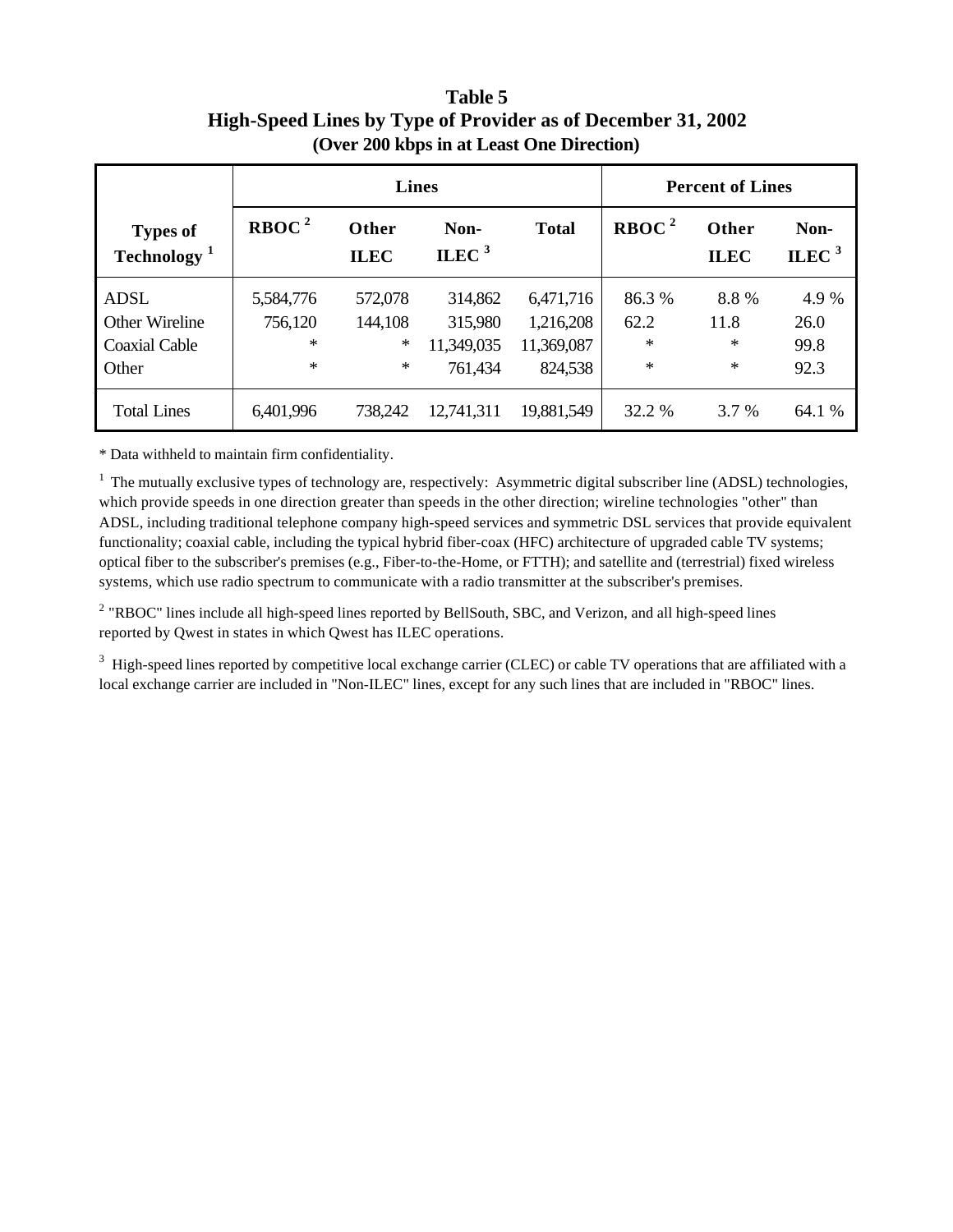|                                    | <b>ADSL</b>                             | <b>Coaxial Cable</b>  | Other $^{\rm 1}$          | <b>Total</b>    |
|------------------------------------|-----------------------------------------|-----------------------|---------------------------|-----------------|
|                                    |                                         |                       |                           | (Unduplicated)  |
| Alabama                            | 7                                       | 9                     | 11                        | 19              |
| Alaska                             | 4                                       | $\ast$                | 6                         | 7               |
| Arizona                            | 6                                       | 5                     | 13                        | 19              |
| Arkansas                           | $\overline{4}$                          | $\ast$                | $\tau$                    | 10              |
| California                         | 17                                      | 10                    | 28                        | 41              |
| Colorado                           | 6                                       | $\ast$                | 12                        | 16              |
| Connecticut                        | 4                                       | 4                     | 11                        | 14              |
| Delaware                           | $\frac{d\mathbf{r}}{d\mathbf{r}}$       | $\ast$                | $\overline{4}$            | 7               |
| District of Columbia               | $\overline{4}$                          | *                     | 6                         | $\tau$          |
| Florida                            | 11                                      | 9                     | 24                        | 31              |
| Georgia                            | 14<br>$\frac{d\mathbf{r}}{d\mathbf{r}}$ | 10<br>$\ast$          | $\overline{25}$<br>$\ast$ | 34              |
| Hawaii                             |                                         | $\ast$                |                           | $\ast$          |
| Idaho                              | 5                                       |                       | 6                         | 10              |
| Illinois                           | 17                                      | 5                     | 21                        | 31              |
| Indiana<br>Iowa                    | 10<br>13                                | 8<br>10               | 14<br>16                  | 23<br>24        |
| Kansas                             | 10                                      | 11                    | 17                        | 26              |
| Kentucky                           | 8                                       | 5                     | 11                        | 18              |
| Louisiana                          | 7                                       | *                     | 10                        | 15              |
| Maine                              | $\overline{4}$                          | *                     | 6                         | 11              |
| Maryland                           | 6                                       | 9                     | 10                        | 20              |
| Massachusetts                      | 5                                       | 6                     | 13                        | 19              |
| Michigan                           | 12                                      | 7                     | 17                        | 28              |
| Minnesota                          | 17                                      | 11                    | 20                        | 35              |
| Mississippi                        | $\ast$                                  | 5                     | 6                         | 13              |
| Missouri                           | 10                                      | 8                     | 13                        | 23              |
| Montana                            | 8                                       | $\ast$                | 5                         | 13              |
| Nebraska                           | $\overline{4}$                          | 7                     | 8                         | 13              |
| Nevada                             | 7                                       | $\ast$                | 12                        | 16              |
| New Hampshire                      | 6                                       | $\ast$                | 9                         | 13              |
| New Jersey                         | 6                                       | 4                     | 13                        | 16              |
| New Mexico                         | 6                                       | *                     | 8                         | 11              |
| New York                           | 15                                      | 8                     | 20                        | 28              |
| North Carolina                     | 14                                      | 7                     | 16                        | 26              |
| North Dakota                       | 10                                      | *                     | 10                        | 15              |
| Ohio                               | 14                                      | $\overline{11}$       | 22                        | $\overline{31}$ |
| Oklahoma                           | 8                                       | *                     | 15                        | 19              |
| Oregon                             | 11                                      | $\overline{4}$        | 15                        | 21              |
| Pennsylvania                       | 15                                      | 10                    | 19                        | 32              |
| Puerto Rico                        | $\ast$                                  | $\ast$                | $\ast$                    | 4               |
| Rhode Island                       | $\ast$                                  | $\ast$                | $\overline{7}$            | $\overline{7}$  |
| South Carolina                     | 13                                      | 7                     | 12                        | 20              |
| South Dakota                       | 9                                       | 4                     | 7                         | 17              |
| Tennessee                          | 12                                      | 7                     | 16                        | 27              |
| Texas                              | 22                                      | 10<br>$\ast$          | 31                        | 43              |
| Utah<br>Vermont                    | 5<br>4                                  | $\ast$                | 12<br>7                   | 15              |
|                                    | $\ast$                                  |                       | $\ast$                    | 8<br>$\ast$     |
| Virgin Islands<br>Virginia         | 9                                       | $\boldsymbol{0}$<br>5 | 13                        | 18              |
| Washington                         | 11                                      | 5                     | 15                        | 22              |
| West Virginia                      | $\ast$                                  | $\mathfrak s$         | 5                         | 11              |
| Wisconsin                          | 9                                       | $\overline{4}$        | 13                        | 20              |
| Wyoming                            | $\frac{1}{2}$                           | *                     | $\overline{4}$            | 6               |
| Nationwide (Unduplicated) Dec 2002 | 178                                     | 87                    | 169                       | 299             |
| Nationwide (Unduplicated) Jun 2002 | 142                                     | 68                    | 138                       | 237             |
| Nationwide (Unduplicated) Dec 2001 | 117                                     | 59                    | 122                       | 203             |
| Nationwide (Unduplicated) Jun 2001 | 86                                      | 47                    | 98                        | 160             |
| Nationwide (Unduplicated) Dec 2000 | 68                                      | 39                    | 87                        | 136             |
| Nationwide (Unduplicated) Jun 2000 |                                         |                       | 75                        | 116             |
|                                    | 47                                      | 36                    |                           |                 |
| Nationwide (Unduplicated) Dec 1999 | 28                                      | 43                    | 65                        | 105             |

#### **Table 6 Providers of High-Speed Lines by Technology as of December 31, 2002 (Over 200 kbps in at Least One Direction)**

\* Data withheld to maintain firm confidentiality. In this table, an asterisk also indicates 1-3 providers reporting.

<sup>1</sup> Other includes wireline technologies other than asymmetric digital subscriber line (ADSL), optical fiber to the subscriber's premises, satellite, and (terrestrial) fixed wireless systems.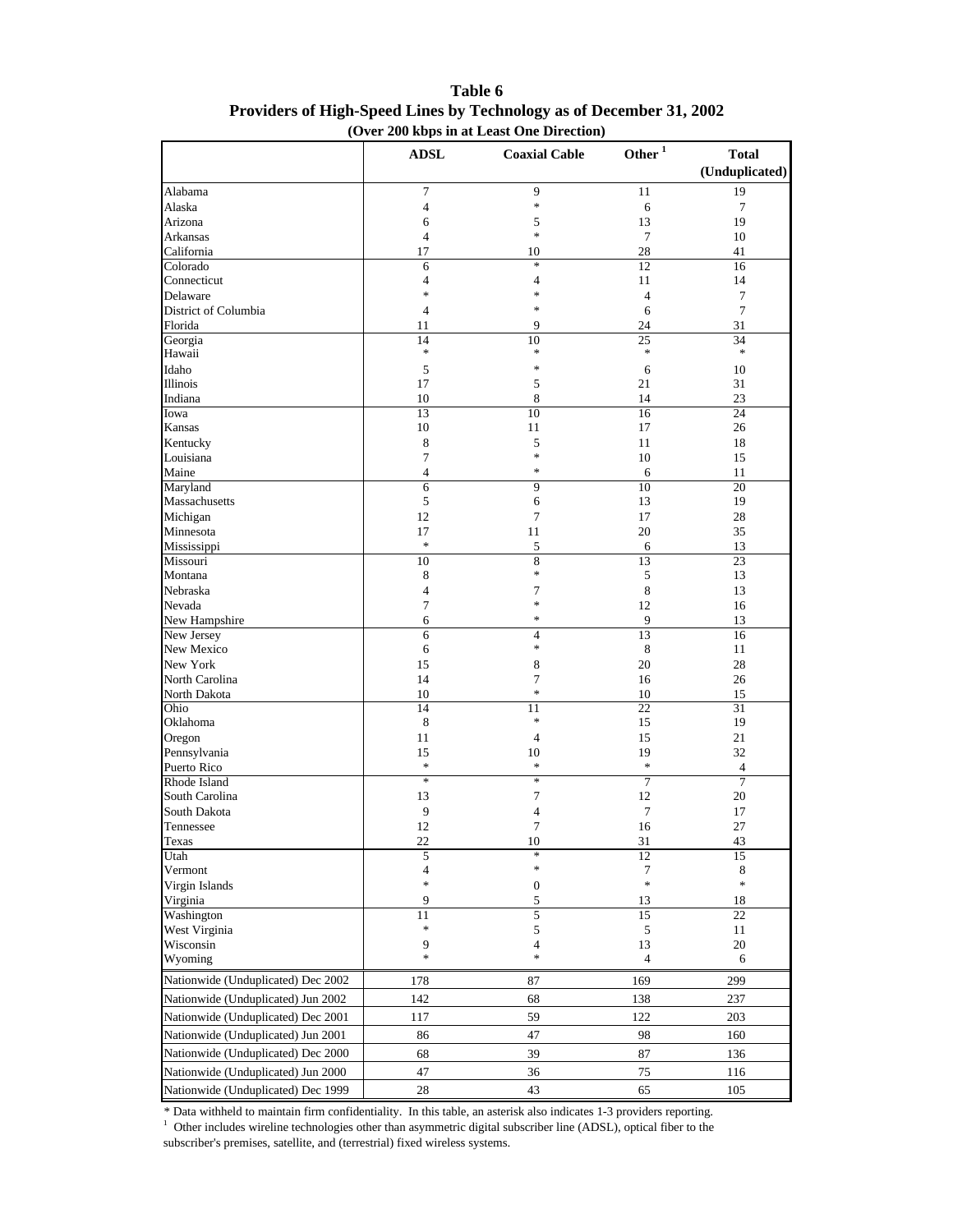## **Table 7 High-Speed Lines by Technology as of December 31, 2002 (Over 200 kbps in at Least One Direction)**

|                       | <b>ADSL</b> | <b>Coaxial Cable</b> | Other <sup>1</sup> | <b>Total</b> |
|-----------------------|-------------|----------------------|--------------------|--------------|
| Alabama               | 56,860      | 144,259              | 26,769             | 227,888      |
| Alaska                | 14,295      | *                    | *                  | 55,975       |
| Arizona               | 72,324      | 251,373              | 47,242             | 370,939      |
| Arkansas              | 35,594      | ∗                    | $\ast$             | 100,280      |
| California            | 1,485,309   | 1,179,204            | 371,243            | 3,035,756    |
| Colorado              | 113,040     | *                    | $\ast$             | 298,265      |
| Connecticut           | 100,722     | 192,155              | 14,983             | 307,860      |
| Delaware              | ∗           | *                    | ∗                  | 51,100       |
| District. of Columbia | 35,466      | ∗                    | $\ast$             | 64,310       |
| Florida               | 521,623     | 741,426              | 142,927            | 1,405,976    |
| Georgia               | 305,004     | 243,142              | 106,687            | 654,833      |
| Hawaii                | ∗           | $\ast$               | $\ast$             | *            |
| Idaho                 | 17,930      | *                    | *                  | 54,963       |
| Illinois              | 300,497     | 316,169              | 117,505            | 734,171      |
| Indiana               | 63,463      | 114,237              | 28,246             | 205,946      |
| Iowa                  | 29,161      | 83,994               | 7,898              | 121,053      |
| Kansas                | 39,315      | 142,563              | 11,690             | 193,568      |
| Kentucky              | 55,254      | 22,113               | 21,898             | 99,265       |
| Louisiana             | 86,359      | *                    | $\ast$             | 262,093      |
| Maine                 | 8,432       | *                    | $\ast$             | 73,061       |
| Maryland              | 115,687     | 241,264              | 34,446             | 391,397      |
| Massachusetts         | 181,426     | 453,473              | 44,185             | 679,084      |
| Michigan              | 111,182     | 472,405              | 57,179             | 640,766      |
| Minnesota             | 98,316      | 212,126              | 25,120             | 335,562      |
| Mississippi           | ∗           | 40,276               | *                  | 80,922       |
| Missouri              | 114,861     | 117,403              | 28,488             | 260,752      |
| Montana               | 6,549       | *                    | $\ast$             | 20,090       |
| Nebraska              | 16,117      | 92,261               | 8,841              | 117,219      |
| Nevada                | 36,662      | $\ast$               | $\ast$             | 159,179      |
| New Hampshire         | 14,630      | *                    | *                  | 102,590      |
| New Jersey            | 197,615     | 306,551              | 63,030             | 567,196      |
| New Mexico            | 22,607      | *                    | *                  | 57,956       |
| New York              | 391,686     | 1,457,019            | 148,490            | 1,997,195    |
| North Carolina        | 124,031     | 406,024              | 63,984             | 594,039      |
| North Dakota          | 8,826       | *                    | $\ast$             | 20,024       |
| Ohio                  | 205,140     | 435,404              | 69,811             | 710,355      |
| Oklahoma              | 65,378      | *                    | $\ast$             | 196,556      |
| Oregon                | 82,555      | 165,343              | 27,551             | 275,449      |
| Pennsylvania          | 200,501     | 376,611              | 54,605             | 631,717      |
| Puerto Rico           | $\ast$      | ∗                    | *                  | 22,732       |
| Rhode Island          | ∗           | ∗                    | 3,997              | 89,821       |
| South Carolina        | 38,293      | 159,944              | 24,743             | 222,980      |
| South Dakota          | 6,308       | 7,916                | 3,836              | 18,060       |
| Tennessee             | 74,034      | 252,596              | 42,740             | 369,370      |
| Texas                 | 486,833     | 740,469              | 122,326            | 1,349,628    |
| Utah                  | 57,025      | *                    | $\ast$             | 121,744      |
| Vermont               | 12,062      | ∗                    | ∗                  | 32,814       |
| Virgin Islands        | ∗           | 0                    | ∗                  | ∗            |
| Virginia              | 96,805      | 320,154              | 46,496             | 463,455      |
| Washington            | 200,189     | 246,627              | 38,247             | 485,063      |
| West Virginia         | ∗           | 65,542               | ∗                  | 78,980       |
| Wisconsin             | 64,521      | 243,043              | 28,427             | 335,991      |
| Wyoming               | ∗           | $\ast$               | 2,213              | 14,696       |
| Nationwide            | 6,471,716   | 11,369,087           | 2,040,746          | 19,881,549   |

\* Data withheld to maintain firm confidentiality.

 $1$  Other includes wireline technologies other than asymmetric digital subscriber line (ADSL), optical fiber to the subscriber's premises, satellite, and (terrestrial) fixed wireless systems.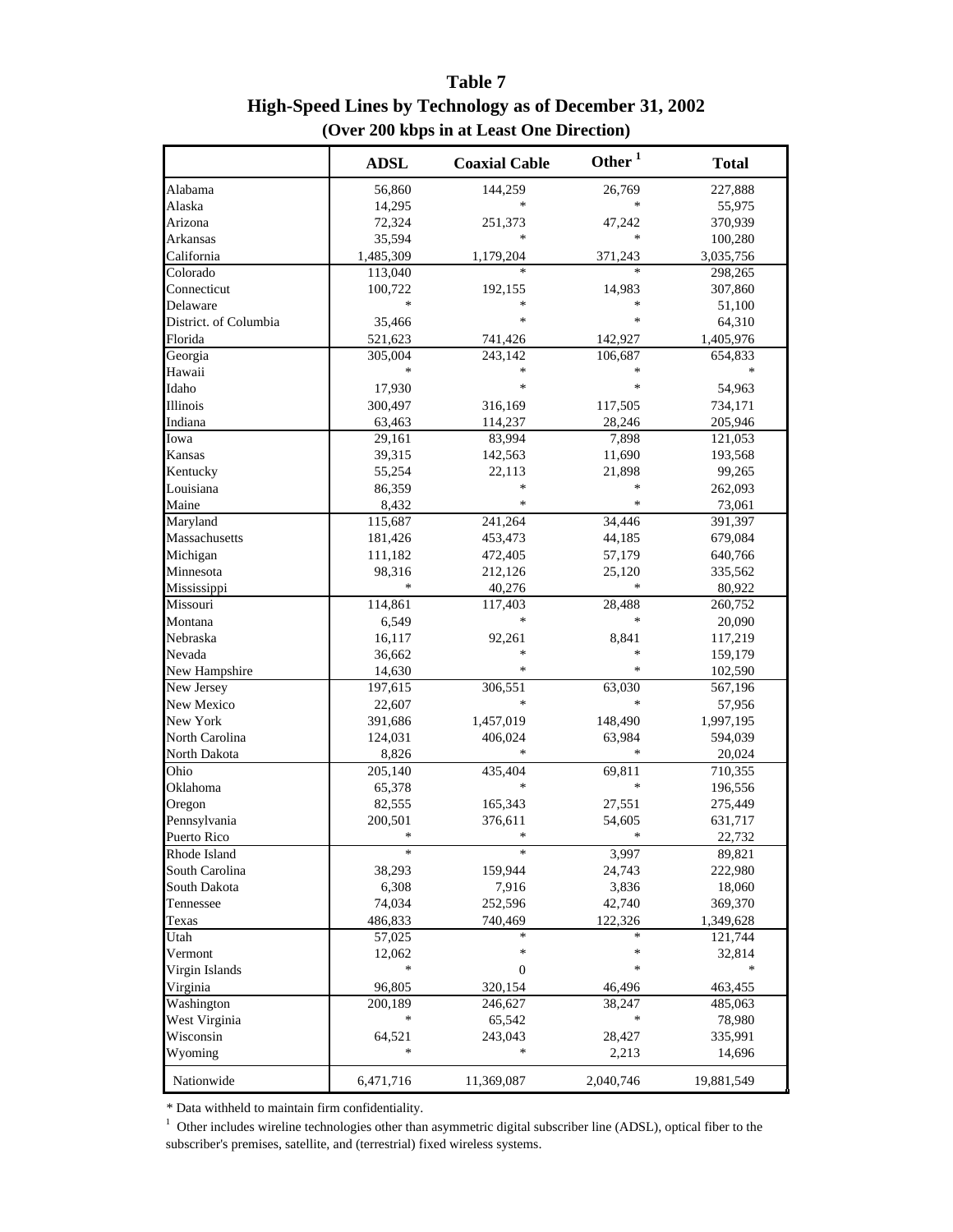## **(Over 200 kbps in at Least One Direction) Table 8 High-Speed Lines by State**

|                      | Dec 1999  | <b>Jun 2000</b> | <b>Dec 2000</b> | <b>Jun 2001</b> | <b>Dec 2001</b> | <b>Jun 2002</b> | Dec 2002   |
|----------------------|-----------|-----------------|-----------------|-----------------|-----------------|-----------------|------------|
| Alabama              | 19,796    | 32,756          | 63,334          | 86,234          | 138,979         | 172,365         | 227,888    |
| Alaska               | *         | *               | 934             | 20,906          | 50,277          | 46,791          | 55,975     |
| Arizona              | 58,825    | 111,678         | 153,500         | 158,122         | 251,709         | 308,621         | 370,939    |
| Arkansas             | 8,155     | 15,539          | 28,968          | 40,803          | 66,537          | 84,235          | 100,280    |
| California           | 547,179   | 910,006         | 1,386,625       | 1,705,814       | 2,041,276       | 2,598,491       | 3,035,756  |
| Colorado             | 36,726    | 64,033          | 104,534         | 147,220         | 177,419         | 243,810         | 298,265    |
| Connecticut          | 36,488    | 63,772          | 111,792         | 149,057         | 191,257         | 236,490         | 307,860    |
| Delaware             | 1,558     | 3,660           | 7,492           | 12,771          | 26,601          | 36,619          | 51,100     |
| District of Columbia | 13,288    | 16,926          | 27,757          | 39,101          | 43,278          | 55,197          | 64,310     |
| Florida              | 190,700   | 244,678         | 460,795         | 651,167         | 911,261         | 1,119,693       | 1,405,976  |
| Georgia              | 75,870    | 130,292         | 203,855         | 302,598         | 420,206         | 512,135         | 654,833    |
| Hawaii               | *         | $\ast$          | $\ast$          | $\ast$          | *               | $\ast$          |            |
| Idaho                |           | 8,070           | 15,908          | 20,233          | 18,445          | 43,119          | 54,963     |
| Illinois             | 77,672    | 166,933         | 242,239         | 350,241         | 422,706         | 553,442         | 734,171    |
| Indiana              | 20,059    | 49,702          | 60,494          | 80,364          | 123,704         | 159,392         | 205,946    |
| Iowa                 | 19,258    | 49,159          | 58,199          | 72,583          | 82,024          | 102,932         | 121,053    |
| Kansas               | 26,179    | 42,679          | 68,743          | 101,734         | 125,963         | 149,733         | 193,568    |
| Kentucky             | 23,570    | 24,237          | 32,731          | 39,297          | 67,870          | 90,284          | 99,265     |
| Louisiana            | 28,133    | 43,294          | 74,950          | 121,685         | 164,760         | 207,257         | 262,093    |
| Maine                | 19,878    | 17,864          | 26,266          | 38,149          | 49,523          | 61,406          | 73,061     |
| Maryland             | 52,749    | 71,005          | 124,465         | 181,021         | 260,634         | 316,666         | 391,397    |
| Massachusetts        | 114,116   | 185,365         | 289,447         | 357,256         | 505,819         | 583,627         | 679,084    |
| Michigan             | 81,223    | 135,318         | 198,230         | 395,583         | 433,858         | 538,416         | 640,766    |
| Minnesota            | 38,268    | 65,272          | 117,283         | 148,012         | 199,856         | 273,907         | 335,562    |
| Mississippi          | *         | 6,514           | 12,305          | 21,517          | 35,586          | 57,595          | 80,922     |
| Missouri             | 23,347    | 46,903          | 100,403         | 123,915         | 181,794         | 224,282         | 260,752    |
| Montana              | *         | $\ast$          | 7,378           | 10,446          | 13,037          | 17,969          | 20,090     |
| Nebraska             | 36,748    | 44,188          | 54,085          | 55,188          | 71,451          | 92,849          | 117,219    |
| Nevada               | 23,514    | 40,582          | 59,879          | 78,535          | 109,850         | 138,042         | 159,179    |
| New Hampshire        | 22,807    | 33,045          | 42,364          | 55,658          | 71,200          | 86,200          | 102,590    |
| New Jersey           | 101,832   | 144,203         | 285,311         | 428,514         | 590,192         | 693,036         | 567,196    |
| New Mexico           | $\ast$    | 2,929           | 28,497          | 20,482          | 31,940          | 44,942          | 57,956     |
| New York             | 186,504   | 342,743         | 603,487         | 893,032         | 1,199,159       | 1,460,894       | 1,997,195  |
| North Carolina       | 57,881    | 81,998          | 136,703         | 205,616         | 357,906         | 461,736         | 594,039    |
| North Dakota         | *         | 2,437           | 4,227           | 6,277           | 6,082           | 14,164          | 20,024     |
| Ohio                 | 160,792   | 156,980         | 230,525         | 358,965         | 436,766         | 580,078         | 710,355    |
| Oklahoma             | 96,730    | 163,703         | 95,138          | 92,947          | 114,931         | 151,213         | 196,556    |
| Oregon               | 27,062    | 44,186          | 76,839          | 93,242          | 158,048         | 199,549         | 275,449    |
| Pennsylvania         | 71,926    | 79,892          | 176,670         | 263,236         | 376,439         | 516,488         | 631,717    |
| Puerto Rico          | *         |                 |                 | $\ast$          |                 |                 | 22,732     |
| Rhode Island         | *         | 20,628          | 30,919          | 49,215          | 64,293          | 72,553          | 89,821     |
| South Carolina       | 25,229    | 32,824          | 63,914          | 96,839          | 135,165         | 175,088         | 222,980    |
| South Dakota         | *         | 3,516           | 2,839           | 5,448           | 9,585           | 12,555          | 18,060     |
| Tennessee            | 66,307    | 87,317          | 122,391         | 152,510         | 237,401         | 294,573         | 369,370    |
| Texas                | 152,518   | 276,087         | 522,538         | 646,839         | 840,665         | 1,050,511       | 1,349,628  |
| Utah                 | 11,635    | 19,612          | 35,970          | 55,103          | 72,977          | 93,928          | 121,744    |
| Vermont              |           | 1,551           | 7,773           | 16,230          | 21,795          | 29,990          | 32,814     |
| Virgin Islands       | 0         | *               | *               | $\ast$          | *               |                 |            |
| Virginia             | 51,305    | 72,436          | 139,915         | 212,808         | 292,772         | 360,722         | 463,455    |
| Washington           | 71,930    | 118,723         | 195,628         | 227,066         | 335,667         | 422,348         | 485,063    |
| West Virginia        | *         | 1,835           | 6,498           | 16,697          | 32,848          | 58,209          | 78,980     |
| Wisconsin            | 18,599    | 34,262          | 76,257          | 127,755         | 182,395         | 257,099         | 335,991    |
| Wyoming              | *         |                 |                 | *               | 7,856           | 10,990          | 14,696     |
| Nationwide           | 2,754,286 | 4,367,434       | 7,069,874       | 9,616,341       | 12,792,812      | 16,202,540      | 19,881,549 |

\* Data withheld to maintain firm confidentiality.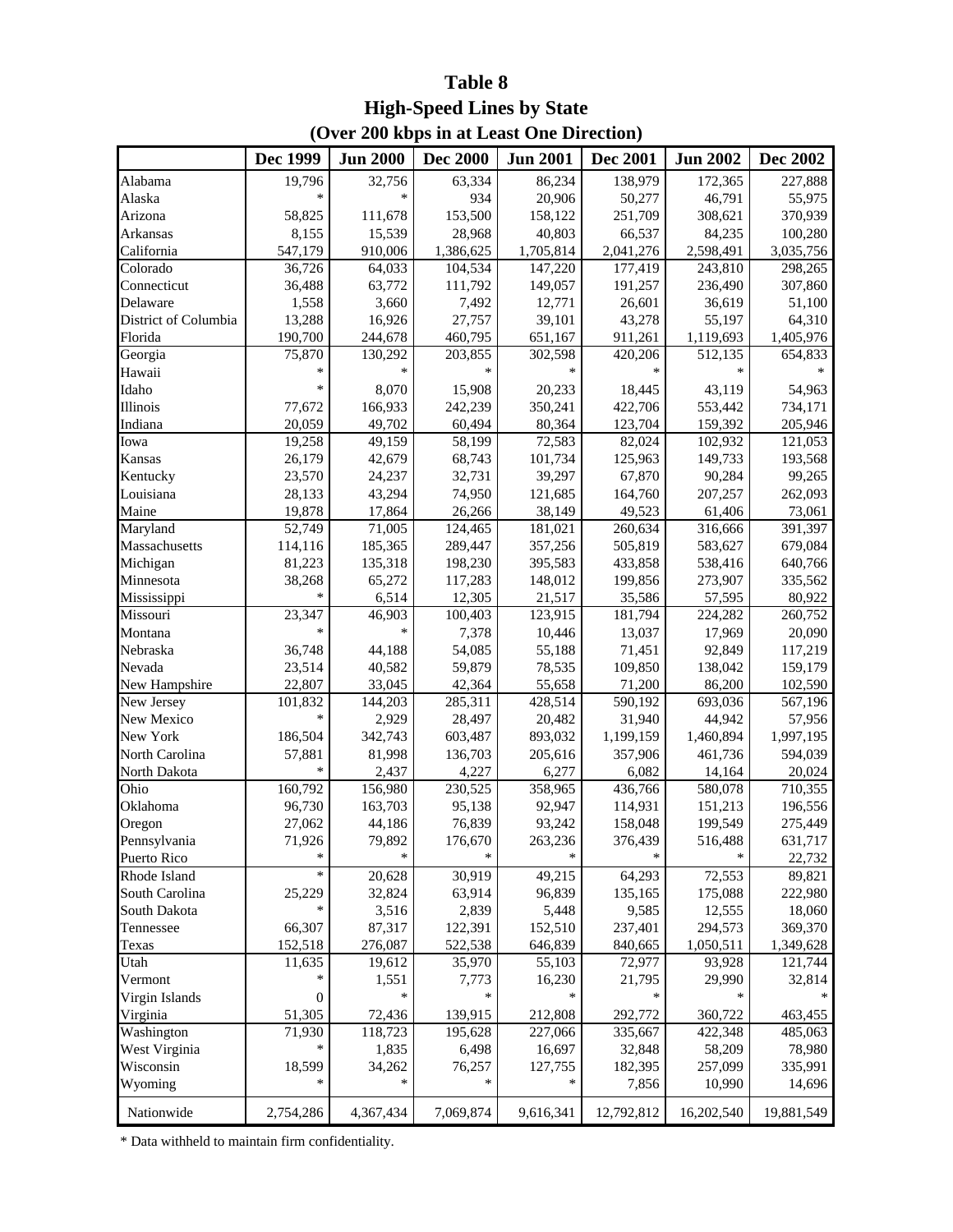## **ADSL High-Speed Lines by State (Over 200 kbps in at Least One Direction) Table 9**

|                      | Dec 1999         | <b>Jun 2000</b>  | <b>Dec 2000</b>  | <b>Jun 2001</b> | <b>Dec 2001</b> | <b>Jun 2002</b> | Dec 2002  |
|----------------------|------------------|------------------|------------------|-----------------|-----------------|-----------------|-----------|
| Alabama              | *                | $\ast$           | 12,320           | $\ast$          | 34,785          | 45,350          | 56,860    |
| Alaska               | $\boldsymbol{0}$ | $\mathbf{0}$     | $\mathbf{0}$     | *               | 7,975           | 11,337          | 14,295    |
| Arizona              | *                | *                | 32,395           | 39,828          | 53,489          | 68,280          | 72,324    |
| Arkansas             | *                | $\ast$           | $\ast$           | $\ast$          | 22,240          | 28,477          | 35,594    |
| California           | 122,855          | 373,574          | 622,894          | 735,677         | 928,345         | 1,214,543       | 1,485,309 |
| Colorado             | *                | $\ast$           | 42,810           | 52,617          | 70,615          | 100,197         | 113,040   |
| Connecticut          | *                | $\ast$           | 22,348           | 30,142          | 41,261          | 61,093          | 100,722   |
| Delaware             | *                | *                | *                | *               | *               | *               |           |
| District of Columbia | *                | *                | *                | 16,313          | *               | 28,723          | 35,466    |
| Florida              | *                | 37,806           | 115,133          | 170,702         | 306,015         | 391,188         | 521,623   |
| Georgia              | *                | *                | 56,588           | 106,649         | 172,556         | 237,922         | 305,004   |
| Hawaii               | *                | $\ast$           | $\ast$           | *               |                 | $\ast$          |           |
| Idaho                | *                | $\ast$           | ∗                | $\ast$          | 13,643          | 16,108          | 17,930    |
| Illinois             | 3,150            | 12,812           | 48,278           | 89,080          | 110,448         | 195,560         | 300,497   |
| Indiana              | *                | *                | 6,442            | 2,375           | 22,385          | 36,685          | 63,463    |
| Iowa                 | $\ast$           | $\ast$           | $\ast$           | 9,532           | 13,193          | 18,751          | 29,161    |
| Kansas               | $\boldsymbol{0}$ | *                | 14,281           | *               | 23,564          | 28,713          | 39,315    |
| Kentucky             | 5,690            | *                | 16,327           | 20,256          | 43,191          | 55,454          | 55,254    |
| Louisiana            | *                | $\ast$           | 22,788           | 37,444          | 58,019          | 73,120          | 86,359    |
| Maine                | $\boldsymbol{0}$ | $\ast$           | *                | 6,877           | *               | *               | 8,432     |
| Maryland             | $\ast$           | $\ast$           | $\ast$           | 51,051          | 79,997          | 95,439          | 115,687   |
| Massachusetts        | *                | 15,802           | 53,700           | 82,699          | 125,630         | 147,139         | 181,426   |
| Michigan             | 786              | $\ast$           | 25,482           | 41,428          | 52,505          | 80,588          | 111,182   |
| Minnesota            | *                | 25,975           | 40,870           | 51,640          | 67,527          | 86,184          | 98,316    |
| Mississippi          | *                | *                | $\ast$           | $\ast$          | $\ast$          | $\ast$          | *         |
| Missouri             | $\ast$           | $\ast$           | 38,759           | 53,250          | 68,186          | 84,642          | 114,861   |
| Montana              | *                | *                | 1,760            | 2,842           | 4,272           | 7,108           | 6,549     |
| Nebraska             | *                | $\ast$           | *                | 9,293           | 13,637          | 11,547          | 16,117    |
| Nevada               | *                | $\ast$           | 10,023           | $\ast$          | 17,598          | 24,073          | 36,662    |
| New Hampshire        | *                | *                | 3,339            | 5,651           | 9,618           | 11,781          | 14,630    |
| New Jersey           | $\ast$           | $\ast$           | 59,332           | 102,430         | 151,829         | 172,472         | 197,615   |
| New Mexico           | *                | *                | $\ast$           | 7,578           | *               | 18,224          | 22,607    |
| New York             | 9,307            | 41,656           | 124,146          | 197,135         | 285,814         | 338,229         | 391,686   |
| North Carolina       | *                | 8,662            | 23,815           | 41,332          | 65,582          | 89,680          | 124,031   |
| North Dakota         | *                | $\ast$           | $\ast$           | *               | 4,849           | 6,575           | 8,826     |
| Ohio                 | *                | 33,603           | 55,046           | 87,567          | 112,527         | 151,612         | 205,140   |
| Oklahoma             | *                | $\ast$           | $\ast$           | 31,321          | 39,978          | 50,617          | 65,378    |
| Oregon               | *                | 19,989           | 31,644           | 25,877          | 57,899          | 68,747          | 82,555    |
| Pennsylvania         | 7,377            | 18,313           | 60,083           | 89,595          | 136,829         | 162,258         | 200,501   |
| Puerto Rico          | $\mathbf{0}$     | $\boldsymbol{0}$ | $\boldsymbol{0}$ | *               | ∗               | ∗               | *         |
| Rhode Island         | $\boldsymbol{0}$ | $\ast$           | $\ast$           | *               | *               | *               | *         |
| South Carolina       | *                | ∗                | 5,168            | 9,704           | 18,686          | 26,184          | 38,293    |
| South Dakota         | *                | *                | $\ast$           | 1,652           | 2,869           | 4,389           | 6,308     |
| Tennessee            | *                | *                | 13,705           | 22,902          | 42,571          | 57,984          | 74,034    |
| Texas                | *                | 73,117           | 158,513          | 197,668         | 300,752         | 368,796         | 486,833   |
| Utah                 | *                | *                | 17,352           | 23,476          | 33,306          | 47,637          | 57,025    |
| Vermont              | $\boldsymbol{0}$ | ∗                | $\ast$           | *               | *               | 9,409           | 12,062    |
| Virgin Islands       | $\boldsymbol{0}$ | $\boldsymbol{0}$ | $\boldsymbol{0}$ | $\ast$          | *               | *               | *         |
| Virginia             | 7,425            | 9,510            | 26,750           | 39,114          | 65,298          | 75,524          | 96,805    |
| Washington           | *                | 52,345           | 79,130           | 64,812          | 140,273         | 172,652         | 200,189   |
| West Virginia        | $\boldsymbol{0}$ | *                | ∗                | $\ast$          | *               | *               | ∗         |
| Wisconsin            | *                | 1,063            | 8,623            | 17,800          | 28,233          | 42,052          | 64,521    |
| Wyoming              | *                | *                | $\ast$           | $\ast$          | *               | *               | *         |
|                      |                  |                  |                  |                 |                 |                 |           |
| Nationwide           | 369,792          | 951,583          | 1,977,101        | 2,693,834       | 3,947,808       | 5,101,493       | 6,471,716 |

\* Data withheld to maintain firm confidentiality.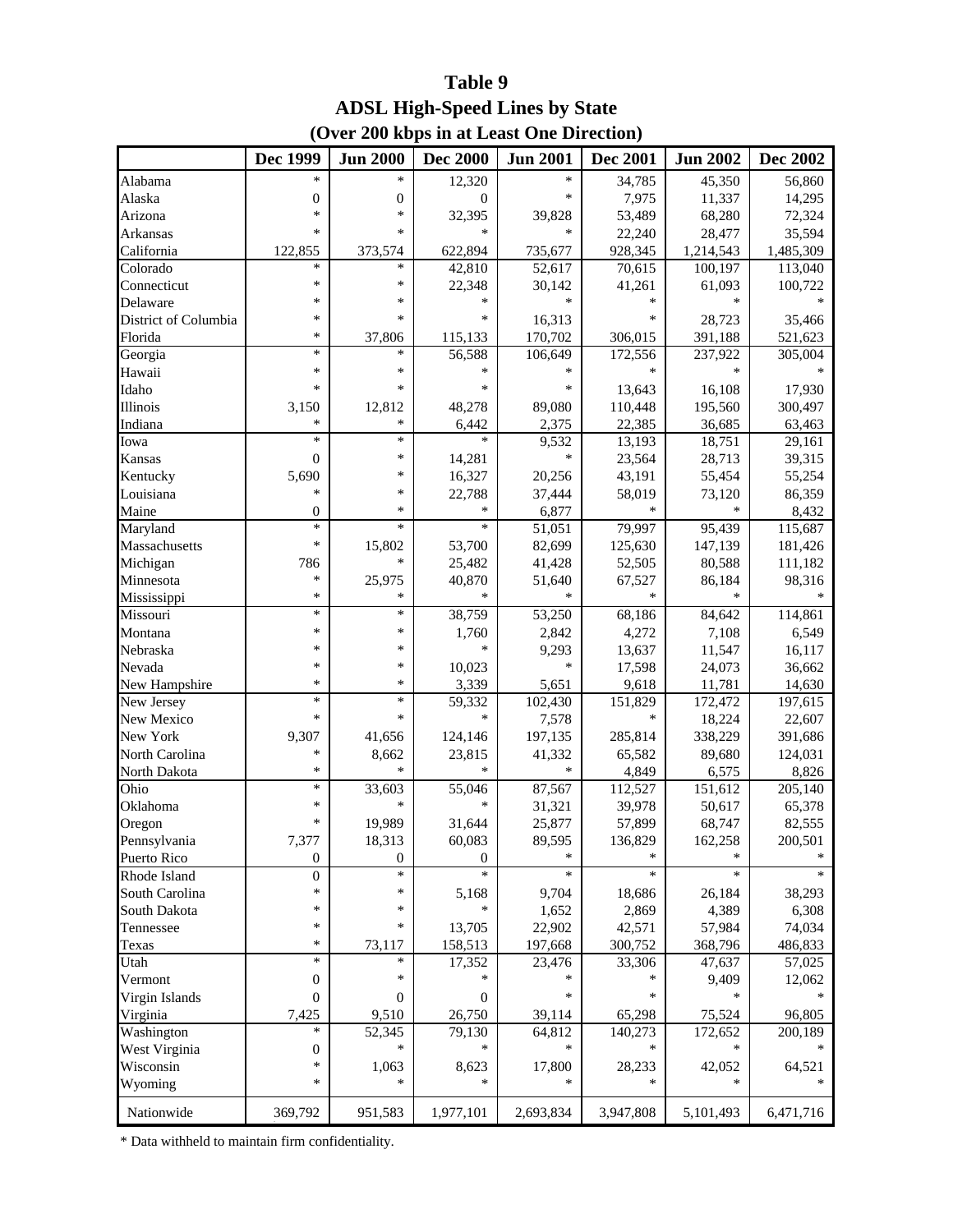## **(Over 200 kbps in at Least One Direction) Table 10 Coaxial Cable High-Speed Lines by State**

|                         | Dec 1999              | <b>Jun 2000</b>            | <b>Dec 2000</b>            | <b>Jun 2001</b>  | <b>Dec 2001</b>          | <b>June 2002</b>   | Dec 2002          |
|-------------------------|-----------------------|----------------------------|----------------------------|------------------|--------------------------|--------------------|-------------------|
| Alabama                 | 8,415                 | 17,164                     | 36,432                     | 47,325           | 83,933                   | 104,990            | 144,259           |
| Alaska                  | $\overline{0}$        | $\mathbf{0}$               | $\boldsymbol{0}$           | $\boldsymbol{0}$ | $\ast$                   | $\ast$             |                   |
| Arizona                 | *                     | *                          | ∗                          | $\ast$           | 151,916                  | 194,431            | 251,373           |
| Arkansas                | *                     | $\ast$                     | *                          | *                | $\ast$                   | $\ast$             |                   |
| California              | 221,472               | 297,415                    | 476,544                    | 609,174          | 786,789                  | 1,013,503          | 1,179,204         |
| Colorado                | *                     | *                          | $\ast$                     | $\ast$           | $\ast$                   |                    |                   |
| Connecticut             | 28,702                | 47,127                     | 78,234                     | 106,019          | 137,003                  | 160,913            | 192,155           |
| Delaware                | *                     | *                          | ∗                          | $\ast$           | *                        | *                  |                   |
| District of Columbia    | *                     | *                          | *                          | *                | *                        | *                  |                   |
| Florida                 | 110,000               | 129,830                    | 255,978                    | 372,190          | 486,977                  | 595,806            | 741,426           |
| Georgia                 | 18,114                | 48,947                     | 75,474                     | 109,922          | 156,142                  | 183,886            | 243,142           |
| Hawaii                  | $\ast$                | $\ast$                     | $\ast$                     | $\ast$           | 0                        | $\ast$             | *                 |
| Idaho                   | $\theta$              | $\ast$                     | *                          | *                | $\ast$                   | *                  |                   |
| Illinois                | $\ast$                | 83,737                     | 126,490                    | 144,872          | 204,202                  | 242,394            | 316,169           |
| Indiana                 | 7,412                 | 33,431                     | 37,052                     | 56,441           | 78,837                   | 98,414             | 114,237           |
| Iowa                    | 14,027                | 42,081                     | 48,008                     | 59,253           | 63,788                   | 77,592             | 83,994            |
| Kansas                  | *                     | *                          | 48,541                     | 74,337           | 94,047                   | 111,615            | 142,563           |
| Kentucky                | *                     | $\ast$                     | $\ast$                     | *                | *                        | 12,867             | 22,113            |
| Louisiana               | *                     | $\ast$                     | ∗                          | 64,219           | 88,851                   | 115,198            | $\ast$            |
| Maine                   | *                     | $\ast$                     | *                          | $\ast$           | $\ast$                   |                    | *                 |
| Maryland                | $\ast$                | 42,412                     | 65,668                     | 97,466           | 143,174                  | 181,864            | 241,264           |
| Massachusetts           | *                     | 148,233                    | 210,019                    | 243,670          | 339,244                  | 391,391            | 453,473           |
| Michigan                | 51,111                | 94,586                     | 130,296                    | 301,842          | 329,697                  | 402,642            | 472,405           |
| Minnesota               | 14,346                |                            |                            |                  |                          | 166,323            |                   |
|                         | *                     | 30,485<br>*                | 64,215<br>$\ast$           | 80,259<br>$\ast$ | 113,900<br>12,998        | 27,872             | 212,126<br>40,276 |
| Mississippi<br>Missouri | $\ast$                | 16,482                     | 42,255                     | 51,733           | 89,370                   | 110,026            | 117,403           |
| Montana                 | $\overline{0}$        | $\ast$                     | $\ast$                     | $\ast$           | *                        | $\ast$             |                   |
| Nebraska                | *                     | $\ast$                     | ∗                          |                  |                          |                    |                   |
|                         | *                     | *                          | ∗                          | 37,168<br>*      | 49,939<br>*              | 73,306             | 92,261            |
| Nevada                  | *                     | *                          | $\ast$                     | $\ast$           | $\ast$                   | $\ast$             | *                 |
| New Hampshire           | $\ast$                | $\ast$                     | $\ast$                     | $\ast$           |                          |                    |                   |
| New Jersey              |                       |                            | $\ast$                     | $\ast$           | 375,362<br>$\ast$        | 454,750<br>$\ast$  | 306,551<br>$\ast$ |
| New Mexico              | $\boldsymbol{0}$      | $\boldsymbol{0}$<br>$\ast$ |                            |                  |                          |                    |                   |
| New York                | 110,382               |                            | 377,521                    | 564,423          | 780,473                  | 967,949            | 1,457,019         |
| North Carolina          | 24,200                | 42,713<br>$\ast$           | 73,092<br>$\ast$           | 115,949<br>*     | 239,107<br>*             | 313,884<br>*       | 406,024           |
| North Dakota            | $\theta$<br>$\ast$    | $\ast$                     |                            |                  |                          |                    |                   |
| Ohio                    | *                     | $\ast$                     | 127,692<br>*               | 213,606<br>*     | 264,031<br>*             | 363,675<br>$\ast$  | 435,404           |
| Oklahoma                | *                     | *                          | *                          | *                | *                        | *                  |                   |
| Oregon                  |                       |                            |                            |                  |                          |                    | 165,343           |
| Pennsylvania            | 34,878                | 38,340                     | 85,104                     | 131,119          | 190,915                  | 300,840            | 376,611<br>*      |
| Puerto Rico             | $\boldsymbol{0}$<br>* | $\theta$<br>$\ast$         | $\boldsymbol{0}$<br>$\ast$ | 0<br>$\ast$      | $\overline{0}$<br>$\ast$ | $\theta$<br>$\ast$ | $\ast$            |
| Rhode Island            |                       |                            |                            |                  |                          |                    |                   |
| South Carolina          | 15,176                | 20,190                     | 44,812                     | 68,487           | 96,559                   | 126,598            | 159,944           |
| South Dakota            | $\mathbf{0}$          | *                          | $\ast$                     | ∗                | *                        | *                  | 7,916             |
| Tennessee               | *                     | ∗                          | 77,760                     | 96,119           | 158,120                  | 199,121            | 252,596           |
| Texas                   | 76,520                | 137,670                    | 227,070                    | 328,900          | 427,324                  | 577,233            | 740,469           |
| Utah                    | *                     | *                          | *                          | *                | *                        | *                  |                   |
| Vermont                 | *                     | ∗                          | ∗                          | $\ast$           | *                        | *                  |                   |
| Virgin Islands          | $\overline{0}$        | $\theta$                   | $\mathbf{0}$               | 0                | 0                        | $\overline{0}$     | $\Omega$          |
| Virginia                | 23,140                | 40,337                     | 78,585                     | 131,553          | 182,591                  | 238,300            | 320,154           |
| Washington              | *                     | *                          | $\ast$                     | *                | *                        | 217,644            | 246,627           |
| West Virginia           | *                     | ∗                          | ∗                          | $\ast$           | $\ast$                   | 48,858             | 65,542            |
| Wisconsin               | *                     | ∗                          | $\ast$                     | $\ast$           | *                        | 189,585            | 243,043           |
| Wyoming                 | $\mathbf{0}$          | $\mathbf{0}$               | ∗                          | $\ast$           | *                        | *                  | *                 |
| Nationwide              | 1,411,977             | 2,284,491                  | 3,582,874                  | 5,184,141        | 7,059,598                | 9,172,895          | 11,369,087        |

\* Data withheld to maintain firm confidentiality.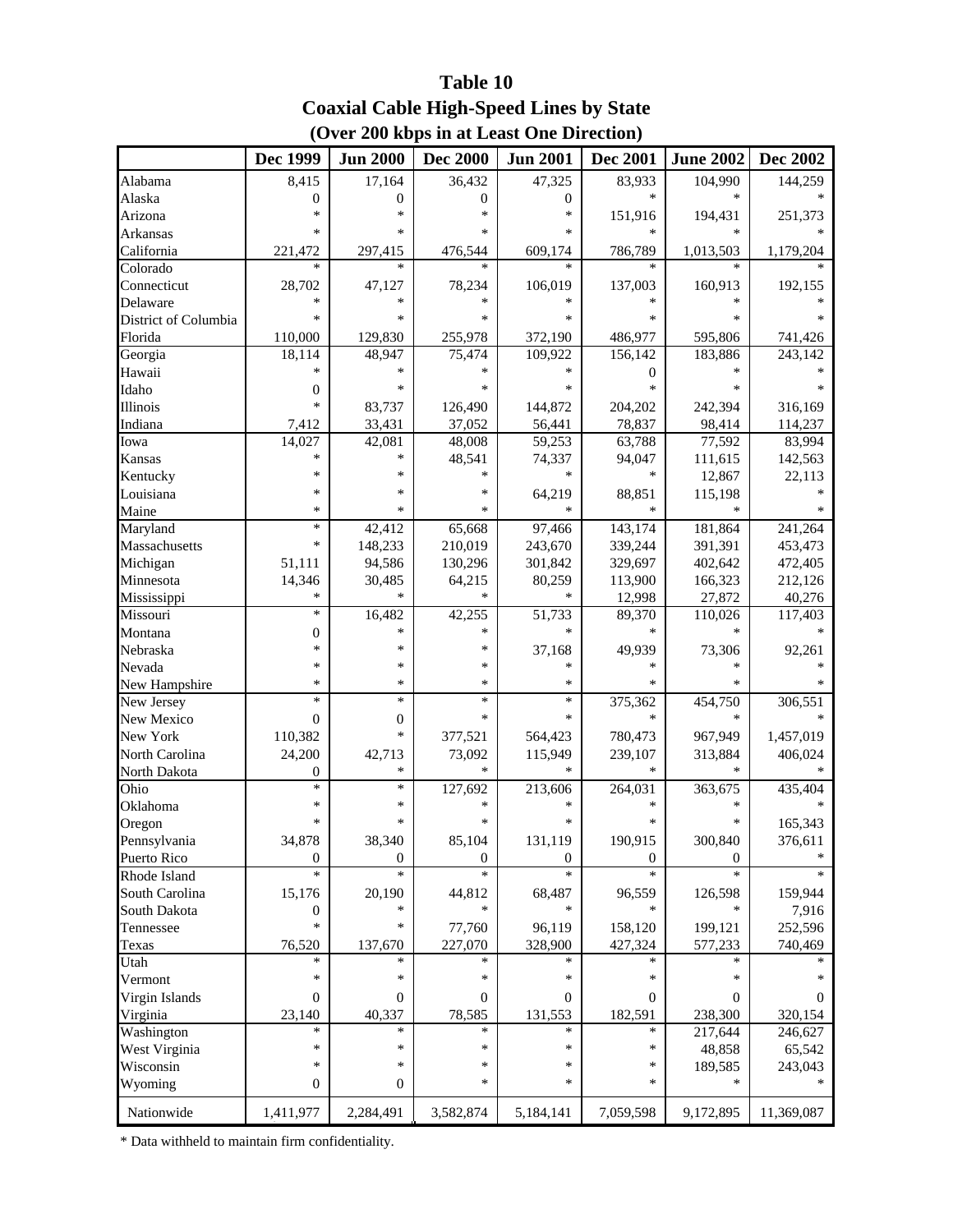|                      | <b>Residential &amp; Small Business</b> | Other $1$ | <b>Total</b> |
|----------------------|-----------------------------------------|-----------|--------------|
| Alabama              | 204,297                                 | 23,591    | 227,888      |
| Alaska               | 51,332                                  | 4,643     | 55,975       |
| Arizona              | 347,296                                 | 23,643    | 370,939      |
| Arkansas             | 95,124                                  | 5,156     | 100,280      |
| California           | 2,557,288                               | 478,468   | 3,035,756    |
| Colorado             | 265,593                                 | 32,672    | 298,265      |
| Connecticut          | 291,253                                 | 16,607    | 307,860      |
| Delaware             | 45,333                                  | 5,767     | 51,100       |
| District of Columbia | 39,537                                  | 24,773    | 64,310       |
| Florida              | 1,218,313                               | 187,663   | 1,405,976    |
| Georgia              | 549,160                                 | 105,673   | 654,833      |
| Hawaii               | $\ast$                                  | *         |              |
| Idaho                | 48,909                                  | 6,054     | 54,963       |
| Illinois             | 623,027                                 | 111,144   | 734,171      |
| Indiana              | 170,346                                 | 35,600    | 205,946      |
| Iowa                 | 113,029                                 | 8,024     | 121,053      |
| Kansas               | 185,343                                 | 8,225     | 193,568      |
| Kentucky             | 78,890                                  | 20,375    | 99,265       |
| Louisiana            | 240,605                                 | 21,488    | 262,093      |
| Maine                | 66,319                                  | 6,742     | 73,061       |
| Maryland             | 332,580                                 | 58,817    | 391,397      |
| Massachusetts        | 580,325                                 | 98,759    | 679,084      |
| Michigan             | 586,946                                 | 53,820    | 640,766      |
| Minnesota            | 310,948                                 | 24,614    | 335,562      |
| Mississippi          | 71,910                                  | 9,012     | 80,922       |
| Missouri             | 237,124                                 | 23,628    | 260,752      |
| Montana              | 18,107                                  | 1,983     | 20,090       |
| Nebraska             | 113,839                                 | 3,380     | 117,219      |
| Nevada               | 136,708                                 | 22,471    | 159,179      |
| New Hampshire        | 92,694                                  | 9,896     | 102,590      |
| New Jersey           | 450,493                                 | 116,703   | 567,196      |
| New Mexico           | 51,205                                  | 6,751     | 57,956       |
| New York             | 1,755,637                               | 241,558   | 1,997,195    |
| North Carolina       | 525,668                                 | 68,371    | 594,039      |
| North Dakota         | 18,839                                  | 1,185     | 20,024       |
| Ohio                 | 630,503                                 | 79,852    | 710,355      |
| Oklahoma             | 183,421                                 | 13,135    | 196,556      |
| Oregon               | 242,996                                 | 32,453    | 275,449      |
| Pennsylvania         | 531,761                                 | 99,956    | 631,717      |
| Puerto Rico          | 11,937                                  |           | 22,732       |
| Rhode Island         | 81,480                                  | 8,341     | 89,821       |
| South Carolina       | 200,788                                 | 22,192    | 222,980      |
| South Dakota         | 16,710                                  | 1,350     | 18,060       |
| Tennessee            | 327,643                                 | 41,728    | 369,370      |
| Texas                | 1,204,532                               | 145,096   | 1,349,628    |
| Utah                 | 108,772                                 | 12,972    | 121,744      |
| Vermont              | 29,118                                  | 3,696     | 32,814       |
| Virgin Islands       | $\ast$                                  | *         | $\ast$       |
| Virginia             | 399,681                                 | 63,774    | 463,455      |
| Washington           | 412,586                                 | 72,477    | 485,063      |
| West Virginia        | 73,294                                  | 5,686     | 78,980       |
| Wisconsin            | 309,915                                 | 26,076    | 335,991      |
| Wyoming              | 13,383                                  | 1,313     | 14,696       |
| Nationwide           | 17,356,911                              | 2,524,638 | 19,881,549   |

**High-Speed Lines by Type of User as of December 31, 2002 Table 11 (Over 200 kbps in at Least One Direction)**

\* Data witheld to maintain firm confidentiality.

 $1$  Other includes medium and large business, institutional, and government customers.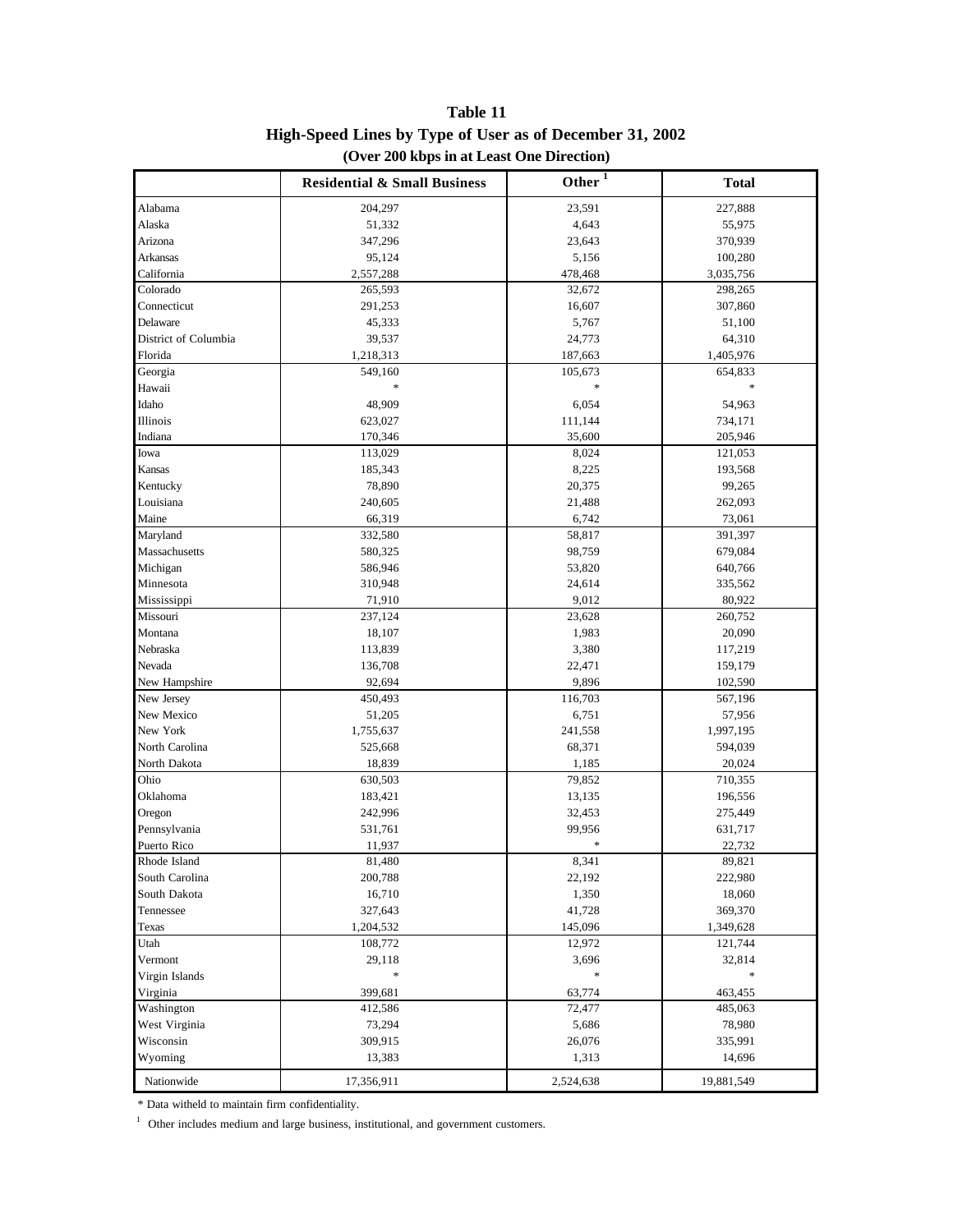| Number of<br><b>Providers</b> | Dec<br>1999 | Jun<br>2000 | <b>Dec</b><br>2000 | Jun<br>2001 | <b>Dec</b><br>2001 | Jun<br>2002 | <b>Dec</b><br>2002 |
|-------------------------------|-------------|-------------|--------------------|-------------|--------------------|-------------|--------------------|
| Zero                          | 40.3 %      | 33.0 %      | 26.8 %             | 22.2 %      | 20.6 %             | 16.1 %      | 12.0 %             |
| One                           | 26.0        | 25.9        | 22.7               | 20.3        | 19.3               | 18.4        | 17.3               |
| Two                           | 15.5        | 17.8        | 18.4               | 16.7        | 15.7               | 16.2        | 16.8               |
| Three                         | 8.2         | 9.2         | 10.9               | 13.2        | 13.1               | 13.3        | 14.4               |
| Four                          | 4.3         | 4.9         | 6.1                | 8.2         | 9.1                | 9.6         | 10.3               |
| Five                          | 2.7         | 3.4         | 4.0                | 4.9         | 6.1                | 6.9         | 7.3                |
| Six                           | 1.7         | 2.5         | 3.0                | 3.6         | 4.2                | 4.6         | 5.0                |
| Seven                         | 0.8         | 1.7         | 2.3                | 2.8         | 3.2                | 3.2         | 3.9                |
| Eight                         | 0.3         | 0.8         | 2.0                | 2.2         | 2.5                | 2.8         | 2.7                |
| Nine                          | 0.2         | 0.4         | 1.6                | 1.9         | 2.0                | 2.4         | 2.2                |
| Ten or More                   | 0.0         | 0.4         | 2.4                | 3.9         | 4.0                | 6.4         | 8.0                |

**Table 12 Percentage of Zip Codes with High-Speed Lines in Service**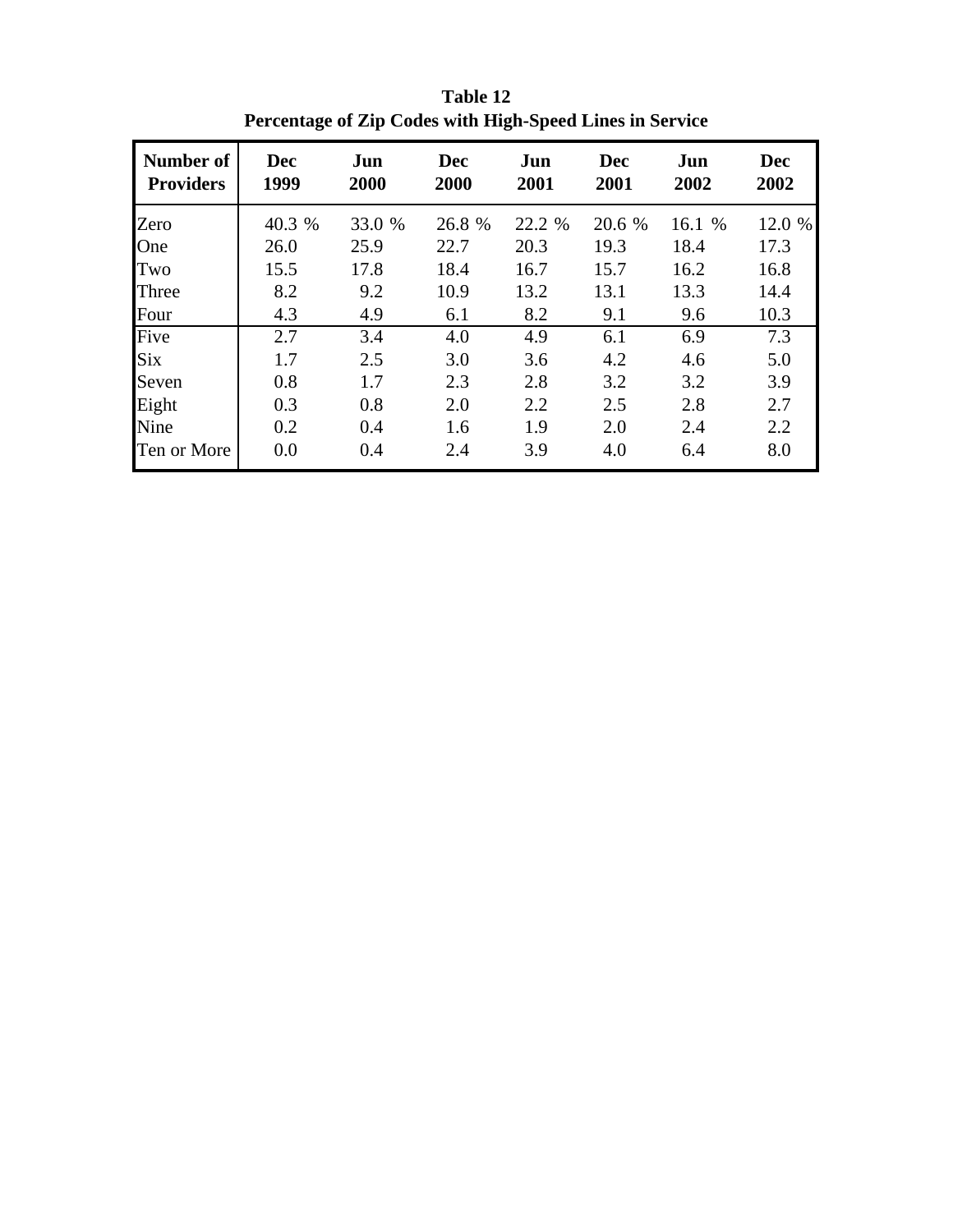# High-Speed Providers by Zip Code

(As of December 31, 2002)



other wireline, coaxial cable, fiber, satellite or fixed wireless technology.

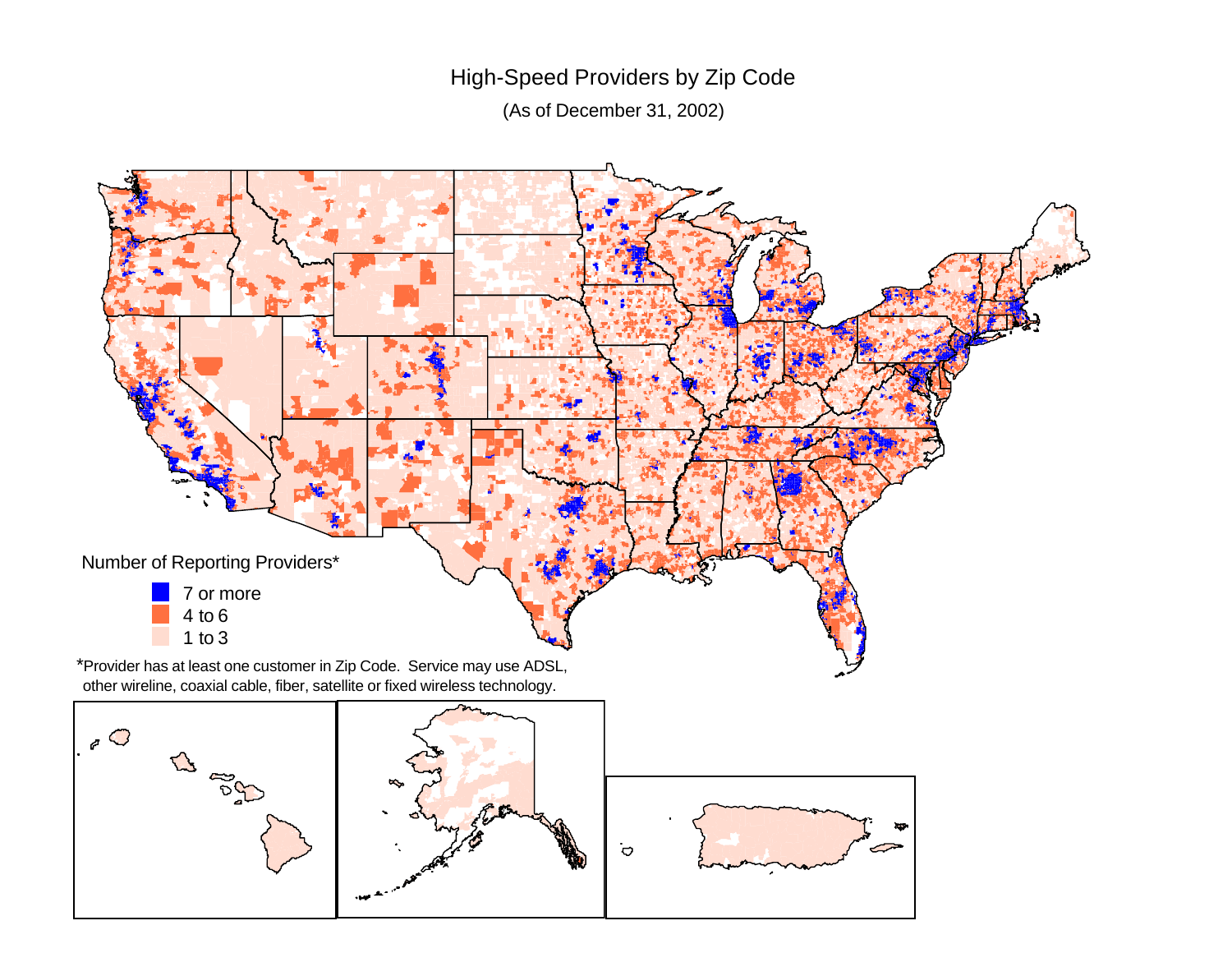Alabama 12 % 16 % 18 % 22 % 17 % 9 % 3 % 2 % 1 % 0 % 0 % Alaska | 23 55 12 8 2 0 0 0 0 0 0 Arizona 3 6 14 18 9 9 8 3 6 6 18 Arkansas | 26 27 22 11 7 4 2 1 1 0 0 California 3 8 11 12 8 6 5 5 5 4 33 Colorado 6 14 18 20 8 5 5 4 2 4 14 Connecticut 1 7 18 16 13 9 5 7 10 7 7 Delaware 1 0 2 4 12 40 25 18 0 0 0 0 District of Columbia  $\begin{array}{ccccccccc} 4 & 4 & 11 & 4 & 0 & 15 & 19 & 44 & 0 & 0 & 0 \end{array}$ Florida 1 3 7 12 13 11 11 7 6 6 23 Georgia 6 12 12 17 15 11 6 4 1 1 15 Hawaii 13 38 16 32 0 0 0 0 0 0 0 Idaho 19 26 21 15 14 5 0 0 0 0 0 Illinois 12 20 18 13 7 5 4 3 1 2 15 Indiana 9 22 18 18 10 8 5 2 2 1 5 Iowa 29 27 16 11 8 6 3 1 0 0 0 Kansas | 26 28 16 8 6 4 4 3 3 2 0 Kentucky 27 25 16 13 9 6 3 1 0 0 0 Louisiana 10 18 20 16 16 12 5 2 1 0 0 Maine 11 26 28 28 7 1 0 0 0 0 0 0 Maryland 1 2 7 13 12 13 9 10 5 5 4 20 Massachusetts 1 3 6 13 16 12 9 9 5 3 24 Michigan 4 14 17 17 11 9 7 4 4 3 9 Minnesota | 23 18 15 11 9 5 3 3 3 5 5 5 Mississippi | 12 24 21 16 14 8 4 1 1 0 0 Missouri | 19 22 20 13 8 4 3 5 4 1 0 Montana 26 30 20 14 4 5 1 0 0 0 0 Nebraska 29 27 20 12 9 4 0 0 0 0 0 Nevada 8 25 19 7 11 16 5 7 2 0 0 New Hampshire | 5 7 21 26 18 7 8 5 3 0 0 New Jersey 1 0 4 7 14 13 15 13 10 10 8 6 New Mexico 19 29 22 8 11 2 4 5 0 0 0 New York 4 13 17 16 12 9 7 6 5 4 9 North Carolina 3 12 13 20 17 13 6 6 5 2 3 North Dakota | 46 38 11 3 1 1 0 0 0 0 0 Ohio 3 10 15 20 14 11 8 5 4 2 7 Oklahoma 15 26 22 9 6 5 4 6 4 1 0 Oregon 8 14 20 19 14 8 8 7 3 0 0 Pennsylvania 13 16 16 13 9 8 5 3 3 3 10 Puerto Rico  $\begin{array}{cccccccc} 4 & 16 & 68 & 12 & 0 & 0 & 0 & 0 & 0 & 0 \end{array}$ Rhode Island | 3 6 10 18 14 21 17 13 0 0 0 South Carolina 8 13 17 19 18 13 10 2 0 0 0 South Dakota | 34 30 20 11 3 2 0 0 0 0 0 0 Tennessee 1 6 14 17 17 12 11 7 5 2 2 5 Texas 10 15 17 11 9 7 5 4 3 2 17 Utah 18 16 15 12 9 2 4 2 3 8 11 Vermont 10 31 29 13 10 6 2 0 0 0 0 Virginia 13 15 19 19 9 4 5 3 3 3 7 Washington | 6 13 17 17 9 9 6 5 5 5 8 West Virginia  $\begin{array}{|c|c|c|c|c|c|c|c|c|} \hline \end{array}$  29 18 14 8 4 1 0 0 0 0 Wisconsin | 8 16 24 17 14 6 5 7 2 2 0 Wyoming 16 29 28 16 6 6 0 0 0 0 0 **More Number of Providers Zero One Two Three Four Five Six Seven Eight Nine Ten or**

Nationwide 12 % 17 % 17 % 14 % 10 % 7 % 5 % 4 % 3 % 2 % 8 %

### **Percentage of Zip Codes with High-Speed Lines in Service as of December 31, 2002 (Over 200 kbps in at Least One Direction) Table 13**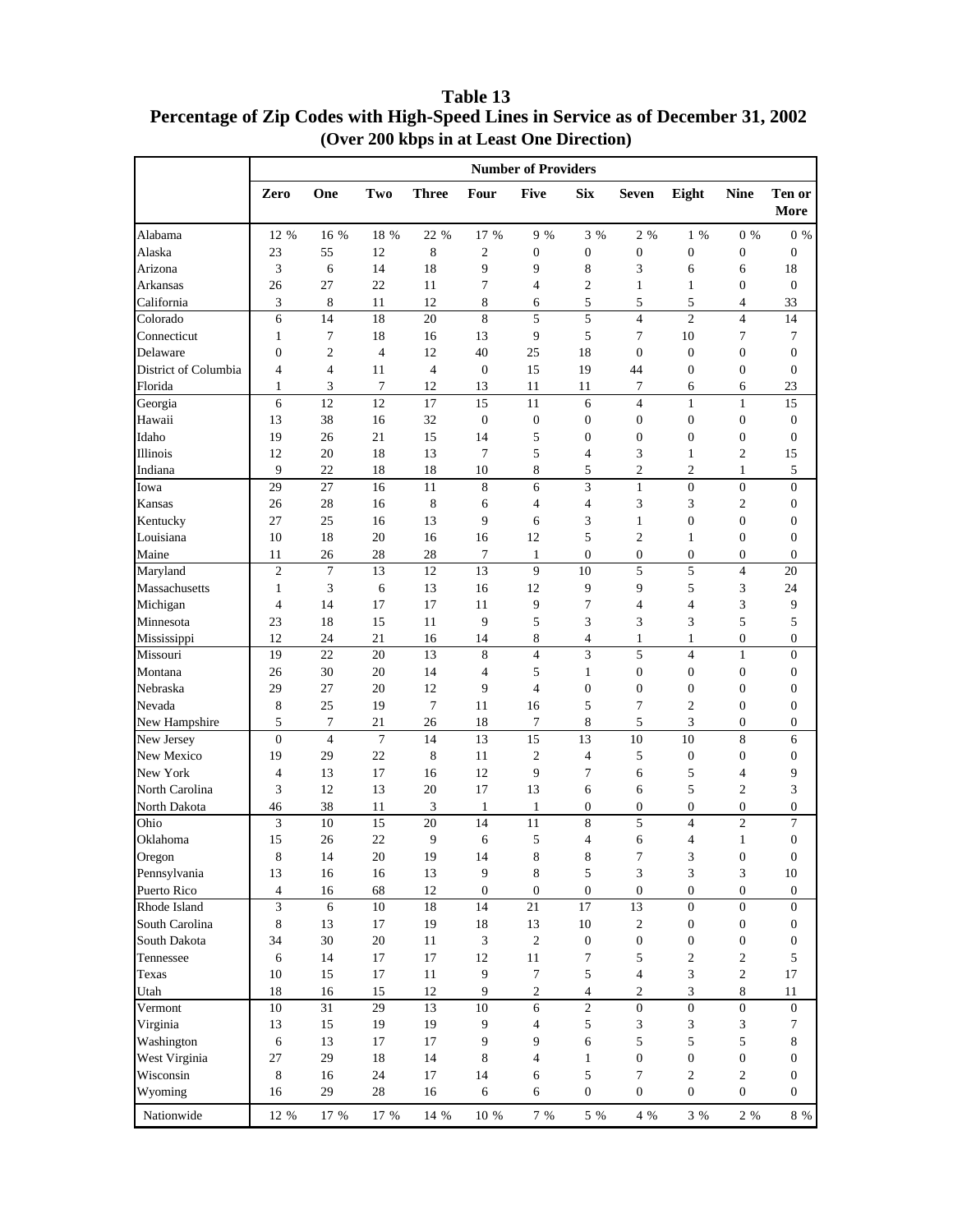## **Table 14 High-Speed Subscribership Ranked by Population Density**

## **(Over 200 kbps in at Least One Direction)**

| <b>Persons per Square Mile</b><br><b>Deciles</b>    |                                   |                 | Percent of Zip Codes in Decile with at Least<br><b>One High-Speed Subscriber</b> |          | Percent of Population in Decile that Resides in<br><b>Zip Codes with High-Speed Service</b> |          |          |
|-----------------------------------------------------|-----------------------------------|-----------------|----------------------------------------------------------------------------------|----------|---------------------------------------------------------------------------------------------|----------|----------|
| (Blocks of Zip Codes<br><b>Grouped by Density</b> ) | (In Each Decile of Zip)<br>Codes) | <b>Dec 2000</b> | Dec 2001                                                                         | Dec 2002 | Dec 2000                                                                                    | Dec 2001 | Dec 2002 |
| $90 - 100$                                          | More Than 3.147                   | 98.2 %          | 98.1 %                                                                           | 98.7 %   | 99.9 %                                                                                      | 99.8%    | 100.0 %  |
| 80-90                                               | 947-3.147                         | 97.1            | 97.3                                                                             | 98.2     | 99.8                                                                                        | 99.7     | 100.0    |
| 70-80                                               | 268-947                           | 95.7            | 95.8                                                                             | 97.9     | 99.3                                                                                        | 99.5     | 99.9     |
| 60-70                                               | 118-268                           | 91.5            | 93.3                                                                             | 96.7     | 98.1                                                                                        | 99.1     | 99.7     |
| $50-60$                                             | 67-118                            | 85.9            | 89.3                                                                             | 95.0     | 95.0                                                                                        | 97.1     | 99.1     |
| $40 - 50$                                           | $41-67$                           | 76.1            | 83.3                                                                             | 91.5     | 87.9                                                                                        | 94.4     | 97.8     |
| $30-40$                                             | 25-41                             | 65.0            | 73.1                                                                             | 87.6     | 80.0                                                                                        | 87.6     | 95.6     |
| 20-30                                               | $15 - 25$                         | 50.1            | 61.2                                                                             | 77.8     | 69.4                                                                                        | 80.4     | 90.8     |
| $10-20$                                             | $6 - 15$                          | 38.5            | 52.1                                                                             | 69.4     | 61.9                                                                                        | 76.2     | 86.4     |
| $0 - 10$                                            | Fewer Than 6                      | 27.5            | 43.3                                                                             | 59.7     | 49.9                                                                                        | 67.9     | 80.9     |

## **High-Speed Subscribership Ranked by Household Income (Over 200 kbps in at Least One Direction**) **Table 15**

|  |  |  | (Over 200 kpps in at Least One Direction) |  |
|--|--|--|-------------------------------------------|--|
|  |  |  |                                           |  |
|  |  |  |                                           |  |

| <b>Deciles (Blocks of Zip)</b><br><b>Codes Grouped by</b> | <b>Median Household</b>                         | Percent of Zip Codes in Decile with at Least<br><b>One High-Speed Subscriber</b> |          |          | <b>Percent of Population in Decile that Resides in</b><br><b>Zip Codes with High-Speed Service</b> |                 |          |
|-----------------------------------------------------------|-------------------------------------------------|----------------------------------------------------------------------------------|----------|----------|----------------------------------------------------------------------------------------------------|-----------------|----------|
| <b>Median Household</b><br>Income)                        | <b>Income (In Each Decile)</b><br>of Zip Codes) | <b>Dec 2000</b>                                                                  | Dec 2001 | Dec 2002 | <b>Dec 2000</b>                                                                                    | <b>Dec 2001</b> | Dec 2002 |
| 90-100                                                    | \$53,494 to \$291,938                           | 96.1 %                                                                           | 96.8 %   | 98.3 %   | 99.8%                                                                                              | 99.6 %          | 99.9 %   |
| 80-90                                                     | \$43,617 to \$53,478                            | 88.9                                                                             | 91.7     | 95.3     | 99.0                                                                                               | 99.3            | 99.8     |
| 70-80                                                     | \$38,396 to \$43,614                            | 79.5                                                                             | 84.9     | 92.1     | 97.8                                                                                               | 98.6            | 99.5     |
| 60-70                                                     | \$34,744 to \$38,395                            | 74.5                                                                             | 79.9     | 88.2     | 96.6                                                                                               | 97.6            | 99.1     |
| $50-60$                                                   | \$32,122 to \$34,743                            | 71.2                                                                             | 78.2     | 87.1     | 95.9                                                                                               | 97.6            | 98.9     |
| $40 - 50$                                                 | \$29,893 to \$32,121                            | 67.4                                                                             | 75.5     | 85.6     | 94.5                                                                                               | 96.8            | 98.5     |
| $30-40$                                                   | \$27,542 to \$29,892                            | 66.9                                                                             | 75.2     | 85.4     | 93.8                                                                                               | 96.5            | 98.3     |
| $20 - 30$                                                 | \$24,855 to \$27,541                            | 65.1                                                                             | 71.8     | 83.2     | 93.1                                                                                               | 95.6            | 98.1     |
| $10-20$                                                   | \$21,645 to \$24,855                            | 61.2                                                                             | 70.0     | 83.1     | 91.1                                                                                               | 95.0            | 97.9     |
| $0 - 10$                                                  | \$0 to \$21,644                                 | 54.9                                                                             | 62.7     | 74.5     | 91.5                                                                                               | 95.1            | 97.5     |